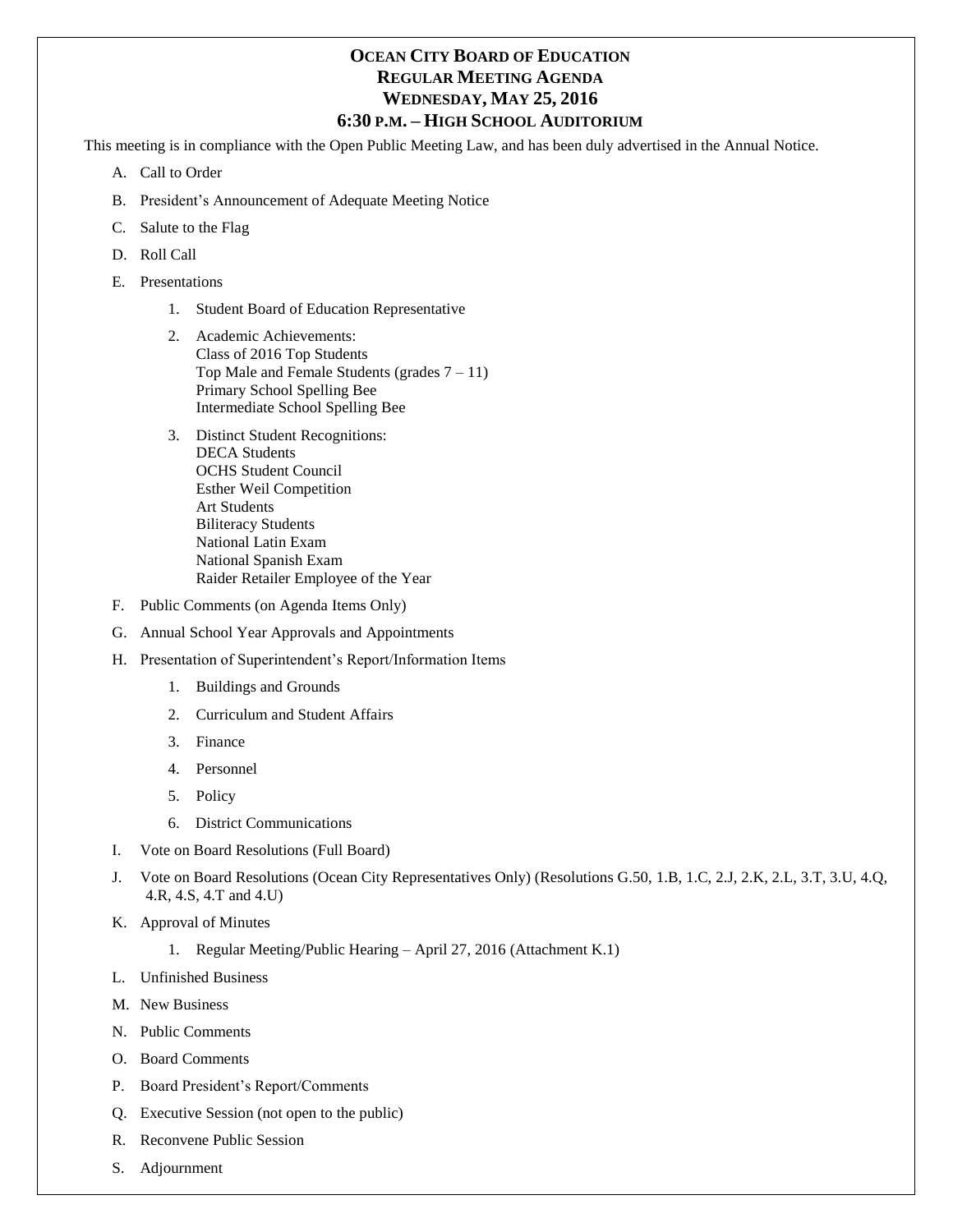# **G. AGENDA - ANNUAL SCHOOL YEAR APPROVALS**

- 1. Designation of Board Secretary The Board approves Timothy E. Kelley as the Board Secretary for the 2016-17 school year.
- 2. Designation of Custodian of Records

The Board approves, in accordance with the Open Public Records Act, to appoint the Business Administrator/Board Secretary as the 2016-17 Custodian of Records and the Superintendent as Sub-Custodian of Records should the Custodian be absent and to approve the District Open Public Records Act request form for the 2016-17 school year.

3. Designation of Official Newspapers

The Board approves the Ocean City Sentinel and Press of Atlantic City as official newspapers. The Courier News shall be used solely for cooperative purchasing with Educational Data Services, Inc.

#### 4. Compliance Officers

The Board approves the following appointments for the 2016-17 school year:

| <b>Compliance Category</b>                                              | <b>Staff Member Responsible</b>                               |
|-------------------------------------------------------------------------|---------------------------------------------------------------|
| Affirmative Action Officer - Classroom                                  | Director of Student Services                                  |
| Affirmative Action Officer -<br><b>Employees</b>                        | Director of Student Services                                  |
| <b>Affirmative Action Officer - Contracts</b>                           | <b>School Business Administrator</b>                          |
| Public Agency Compliance Officer                                        | School Business Administrator                                 |
| <b>Title IX Coordinator</b>                                             | <b>Athletic Director</b>                                      |
| Americans with Disabilities Coordinator                                 | <b>Director of Student Services</b>                           |
| Section 504 Officer                                                     | Director of Student Services or Designee                      |
| Authorized Representative for ESEA -<br><b>NCLB</b> Entitlement Program | Director of Academic Services                                 |
| Data Security Officer                                                   | Director of Academic Services                                 |
| <b>Student Privacy Officers</b>                                         | Director of Student Services<br>Director of Academic Services |
| Asbestos Management/AHERA Officer                                       | <b>Director of Facilities</b>                                 |
| Safety & Health Designee                                                | <b>Director of Facilities</b>                                 |
| <b>Indoor Air Quality Designee</b>                                      | Director of Facilities                                        |
| <b>Integrated Pest Management</b><br>Coordinator                        | <b>Director of Facilities</b>                                 |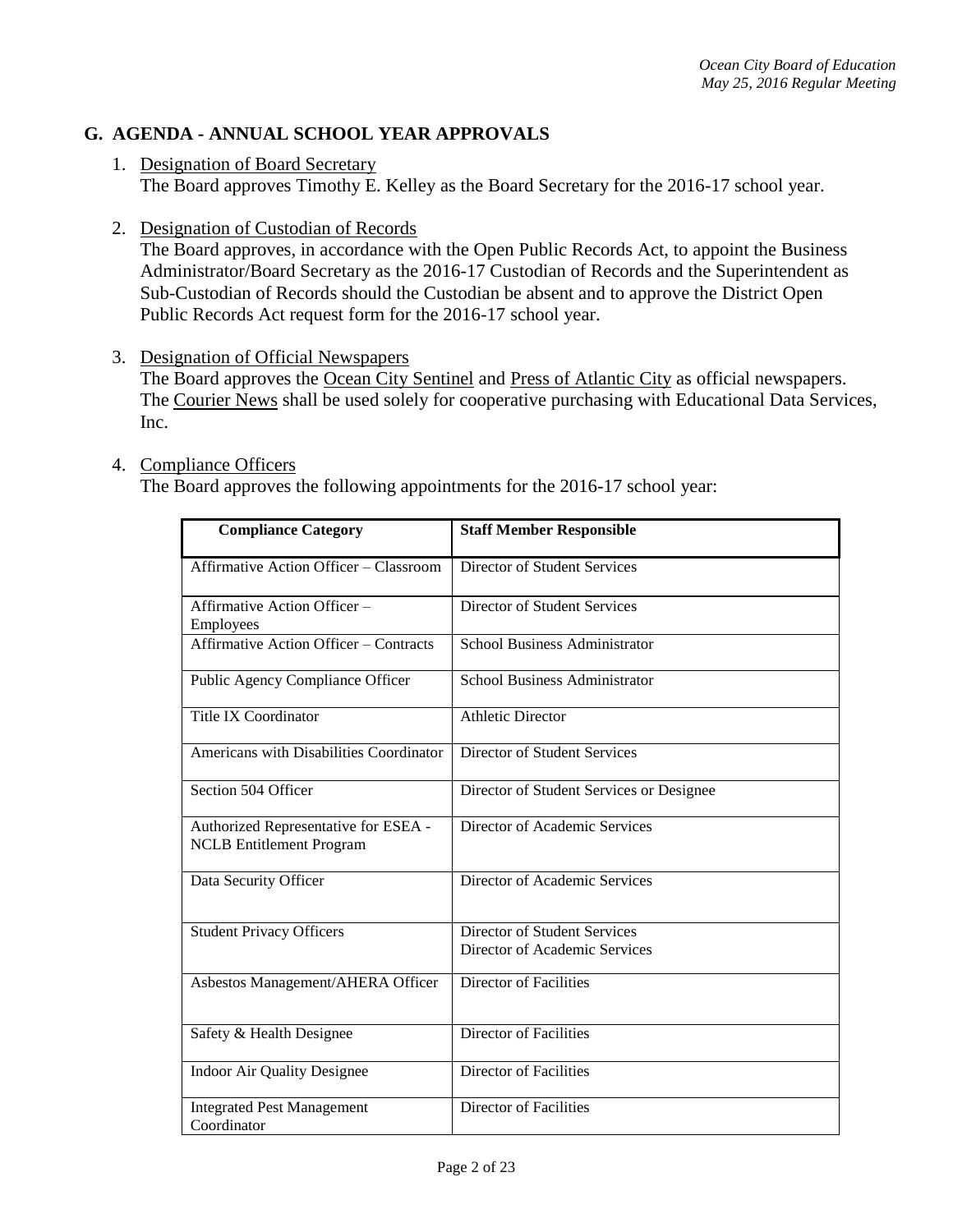| Chemical Hygiene Officer                          | <b>Director of Facilities</b>          |
|---------------------------------------------------|----------------------------------------|
| Right to Know Officer                             | Director of Facilities                 |
| Homeless Liaison                                  | Director of Student Services           |
| District Liaison for Missing & Abused<br>Children | Director of Student Services           |
| <b>Substance Awareness Coordinator</b>            | <b>Student Assistance Coordinator</b>  |
| Anti-Bullying District Coordinator                | Director of Student Services           |
| Primary School Anti-Bulling Specialist            | Guidance Counselor                     |
| Alternate                                         | Learning Disability/Teacher Consultant |
|                                                   |                                        |
| Intermediate School Anti-Bullying<br>Specialist   | Guidance Counselor                     |
| Alternate                                         | Social Worker                          |
| High School Anti-Bullying Specialist              | <b>Student Assistance Coordinator</b>  |
| Alternate                                         | Guidance Counselor                     |
|                                                   |                                        |
| High School Extension School                      | Guidance Counselor                     |
| Alternate                                         | <b>Student Assistance Coordinator</b>  |
|                                                   |                                        |

## 5. Implement Budget

The Board authorizes the Superintendent and the Business Administrators to implement the 2016-17 budget, once authorized and finalized, pursuant to local and state policies and regulations.

## 6. Authorization to Invest Monies

The Board approves the Business Administrator as authorized to invest monies in federally approved and State Governmental Unit Deposit Protection Act authorized banks with the award to be given to the bank quoting the highest return.

## 7. Designation of Transfer Authority

The Board approves, as provided by N.J.S.A. 18A: 22-8.1, the Superintendent or designee be designated to approve such line item budget transfers, as are necessary between Board of Education meetings, and that such transfers shall be reported to the Board of Education, ratified and duly recorded in the minutes of the next regular meeting.

## 8. Resolution Authorizing Payment of Bills

The Board authorizes the School Business Administrator and the Superintendent to issue payment of bills in-between meetings for emergent issues, said bills will be presented for approval at the next scheduled Board of Education meeting.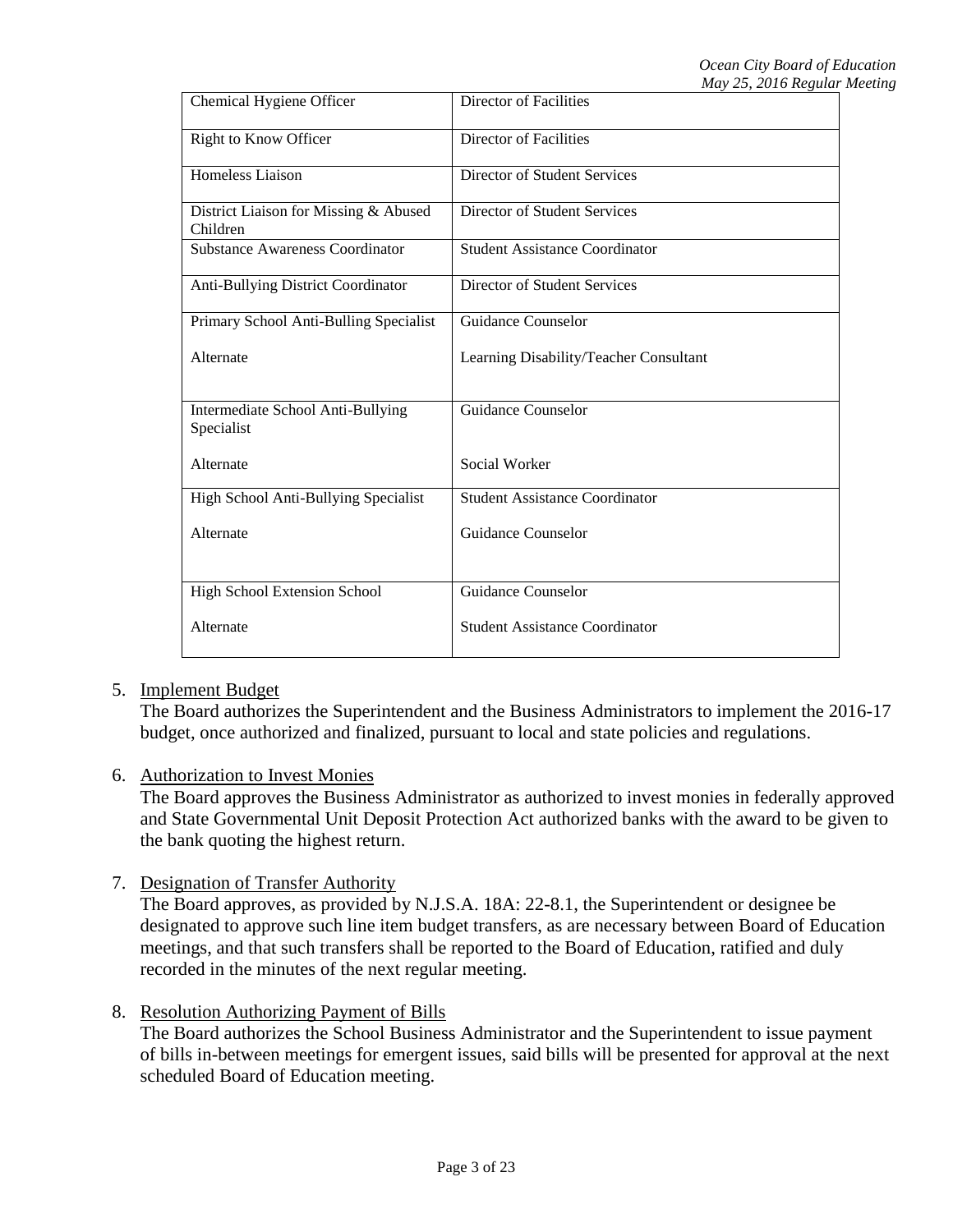9. Annual Establishment of Petty Cash Funds

The Board approves in accordance with Board of Education Policy #3451, Petty Cash, the establishment of revolving petty cash funds in the care of the following persons and in the following amounts for the 2016-17 school year:

| School Business Administrator/Board Secretary | \$400 |
|-----------------------------------------------|-------|
| Each Building Principal                       | \$300 |
| Child Study Team                              | \$300 |

- 10. Designation of Bank Depositories and Check Signatories (Attachment #G.10) The Board approves the Designation of Bank Depositories and Check Signatories for the 2016-17 school year.
- 11. Resolution Authorizing Tax Shelter Providers (Attachment #G.11) The Board approves the 403(b) Tax Shelter providers, 403(b) Plan Document and 457 Tax Shelter Providers for the 2016-17 school year.
- 12. Resolution Appointing Timothy E. Kelley, Business Administrator, as the Qualified Purchasing Agent (Attachment #G.12)

The Board approves the resolution appointing Timothy E. Kelley, Business Administrator, as the Ocean City Board of Education Qualified Purchasing Agent for the 2016-17 school year in accordance with the provisions of N.J.S.A. 18A-1 et. seq.

13. Resolution Authorizing the Use of N.J. State Contract Vendors (Attachment #G.13) The Board approves the resolution authorizing the Procurement of Goods and Services through the New Jersey Division of Purchase and Property State Contract for the 2016-17 School Year.

## 14. Professional Services Limitations

The Board approves, for the 2016-17 school budget year, the maximum dollar limit for professional services of \$150,000 for school physician and various neurological, behavioral, psychological and related services, \$160,000 for legal services, \$30,000 for auditing services, \$34,000 for Architect of Record, engineering and environmental services, \$30,000 for homebound tutoring services and \$30,000 for employee benefits agent.

15. Contracts for 2015-16

Pursuant to PL 2015, Chapter 47, the Ocean City Board of Education intends to renew, award or permit to expire all contracts previously awarded by the Board of Education in the 2015-16 fiscal year, ending June 30, 2016. Each of the contracts awarded are, have been and will continue to be in full compliance with all state and federal statutes and regulations, in particular, New Jersey Title18A:18 et seq, NJAC Chapter 23 and Federal Uniform Administrative Requirements 2CFR, Part 200. A listing of all contracts is not attached as all Purchase Orders issued by the district are considered contracts thus all purchase orders issued during 2015-16 fall under this certification.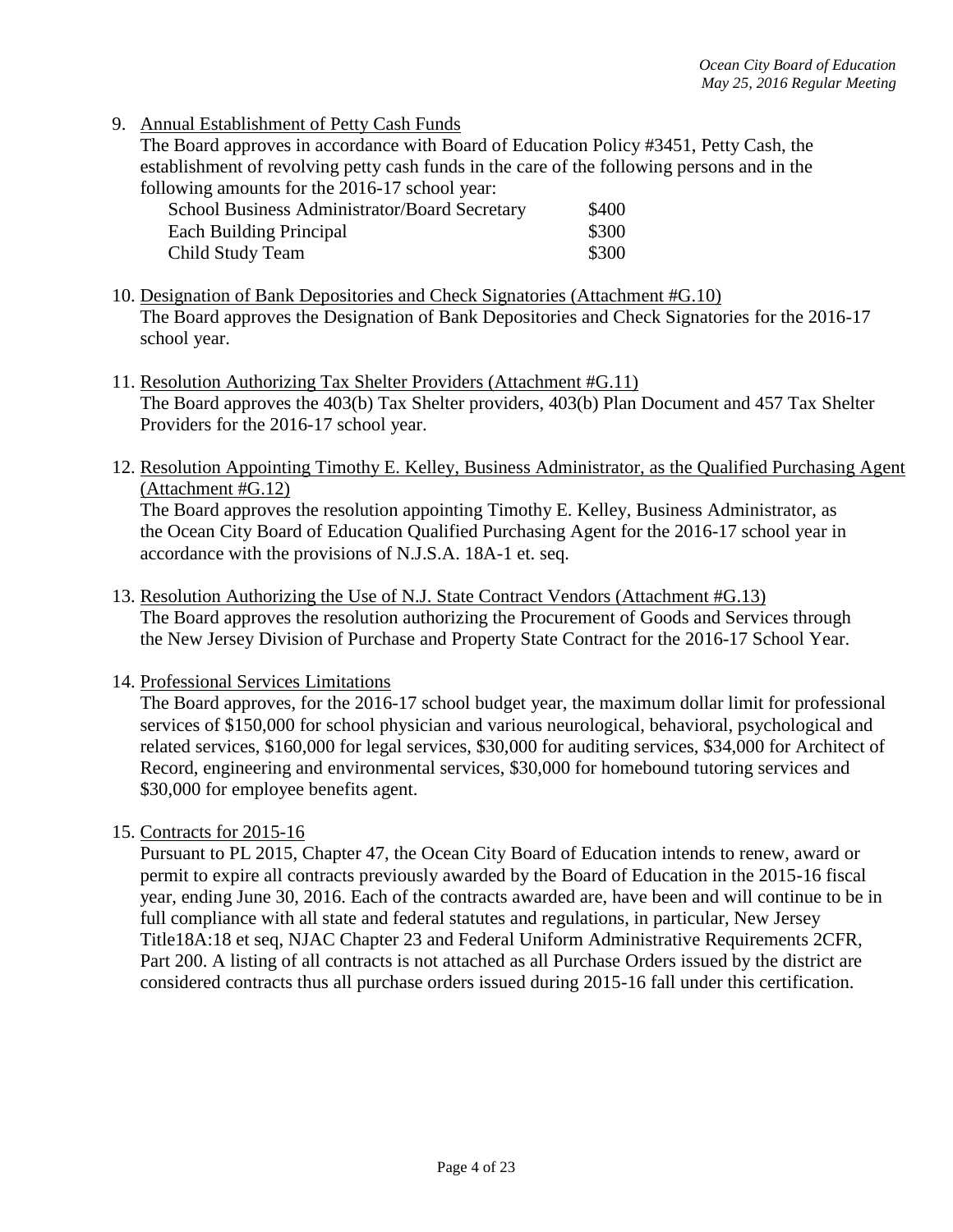## 16. Substitute Pay Rates

The Board approves the following substitute pay rates for Summer 2016 and the 2016-17 school year:

| <b>Substitute Rates for Certificated Staff</b>                |                                     |  |
|---------------------------------------------------------------|-------------------------------------|--|
| Administrator                                                 | \$250/day                           |  |
| <b>School Nurse</b>                                           | \$130/day                           |  |
| <b>Extension School - School Nurse</b>                        | \$20/hour                           |  |
| Summer School - School Nurse                                  | \$20/hour                           |  |
| Short-Term Leave Replacement School Nurse (up to 89 days)     | \$160/day                           |  |
|                                                               | Professional Employees' Association |  |
| Long-Term Leave Replacement School Nurse (90 days or more)    | Agreement BA, Step 1                |  |
| Field Trip Nurse arriving back to school on/or before 6:30 pm | \$130/day                           |  |
| Field Trip Nurse Arriving back to school after 6:30 pm        | \$150/day                           |  |
| Teacher                                                       | \$90/day                            |  |
| Short-Term Leave Replacement Teacher (up to 89 days)          | \$160/day                           |  |
|                                                               | Professional Employees' Association |  |
| Long-Term Leave Replacement Teacher (90 days or more)         | Agreement BA, Step 1                |  |
| <b>Summer School Teacher</b>                                  | \$18/hour                           |  |
| <b>Substitute Rates for Supportive Staff</b>                  |                                     |  |
| Aide - Special Education                                      | \$12/hour                           |  |
| Clerical Aide                                                 | \$12/hour                           |  |
| Security Aide                                                 | \$12/hour                           |  |
| Nurse's Aide                                                  | \$17/hour                           |  |
| Custodian                                                     | \$15/hour                           |  |
| Technical/Craftsman/Maintenance Substitute                    | \$17/hour                           |  |
| Food Service Worker                                           | \$9/hour                            |  |
| PT Food Service Worker                                        | \$9/hour                            |  |
| Secretary                                                     | \$15/hour                           |  |

## 17. Board of Education Policies

The Board adopts the Rules for Board Governance (Bylaws, Policies, Regulations and Mandatory Regulations) for the 2016-17 school year.

- 18. Curricula, Assessment Plan and Textbooks (Attachment #G.18) The Board adopts the Ocean City School District K-12 curricula, assessment plan and textbook list for the 2016-17 school year.
- 19. Principal Evaluation Model and Rubric (Attachment #G.19)

The Board approves Dr. James Stronge's Leadership Effectiveness Performance Evaluation System and the attached rubric as the School District's Principal Evaluation Instrument for the 2016-17 school year.

- 20. Teaching Evaluation Framework and Rubric (Attachment #G.20) The Board approves Charlotte Danielson's Framework for Teaching and the attached rubric as the School District's Teacher Evaluation Instrument for the 2016-17 school year.
- 21. Ocean City District Plans/Manuals

The Board adopts the Integrated Pest Management Plan, Indoor Air Quality Plan, Purchasing Manual, Comprehensive Equity Plan, Comprehensive Maintenance Plan, Mentoring Plan, Student Dismissal Plan, Emergency Crisis and Management Plan, Internal Controls Plan and Standard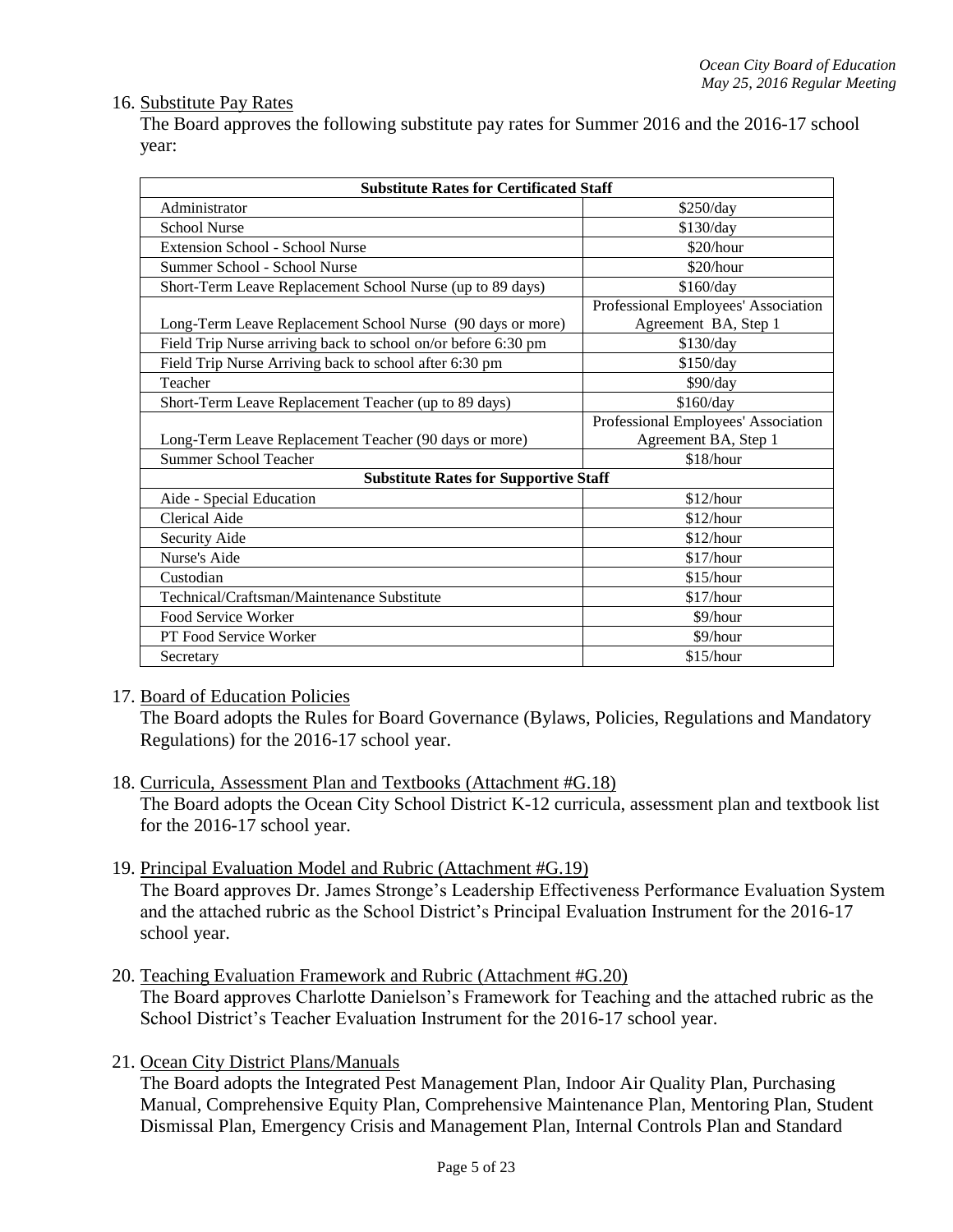Operating Procedures, District Position Control Roster, Affirmative Action Plan, Employee Handbook, Student Teacher Handbook, Substitute Teacher Handbook, Teacher Evaluation Handbook and Administrative Evaluation Handbook.

22. Continuing Disclosure Agent Services (Attachment #G.22)

The Board approves the attached agreement with Phoenix Advisors, LLC to provide Continuing Disclosure Compliance services for the 2016-17 school year at a cost of \$850.

23. Insurance Risk Manager

The Board approves the McMahon Agency to provide Insurance Risk Manager Services for the 2016-17 school year.

24. Designation of Insurance Provider

The Board approves the continuance of the District's membership in the New Jersey Schools Insurance Group through June 30, 2018.

25. Employee Benefits Agent

The Board approves Brown & Brown Benefit Advisors as the Employee Benefits Agent for the 2016-17 school year for the annual fee of \$30,000.

26. Policy Service Provider

The Board approves Strauss Esmay Associates LLP to provide Board of Education Policy update services for the 2016-17 school year for the fee of \$4,040.

- 27. Requisition for Taxes (Attachment #G.27) The Board approves the Requisition for Taxes for July 1, 2016 through June 30, 2017.
- 28. Frontline Technologies

The Board approves Frontline Technologies for the following services for 2016-17: AESOP Software subscription for Substitute Calling Services at a cost of \$10,168.00 Applitrack On-Line Applications subscription at a total cost of \$1,672.00

#### 29. Interlocal Service Agreement

The Board approves an interlocal services agreement with the Educational Information and Resource Center (EIRC) for technology products and services for the 2016-17 school year.

30. Olweus Bullying Prevention Program

The Board approves the Olweus Bullying Prevention Program through Atlantic Prevention Resources for the 2016-17 school year in the amount of \$1,250. This program also includes training and consultation.

31. Crisis Prevention/Intervention Contract (Attachment #G.31)

The Board approves the attached Crisis Prevention/Intervention contract between ABC Consultants, L.L.C. and the Ocean City School District, effective September 1, 2016 through June 30, 2017. The rates are as follows:

- \$ 130/per hour Direct and indirect service consultation
- \$1,500/per day Full-Day Crisis Prevention/Intervention Training
- \$ 650/half day Half-Day Crisis Prevention/Intervention Training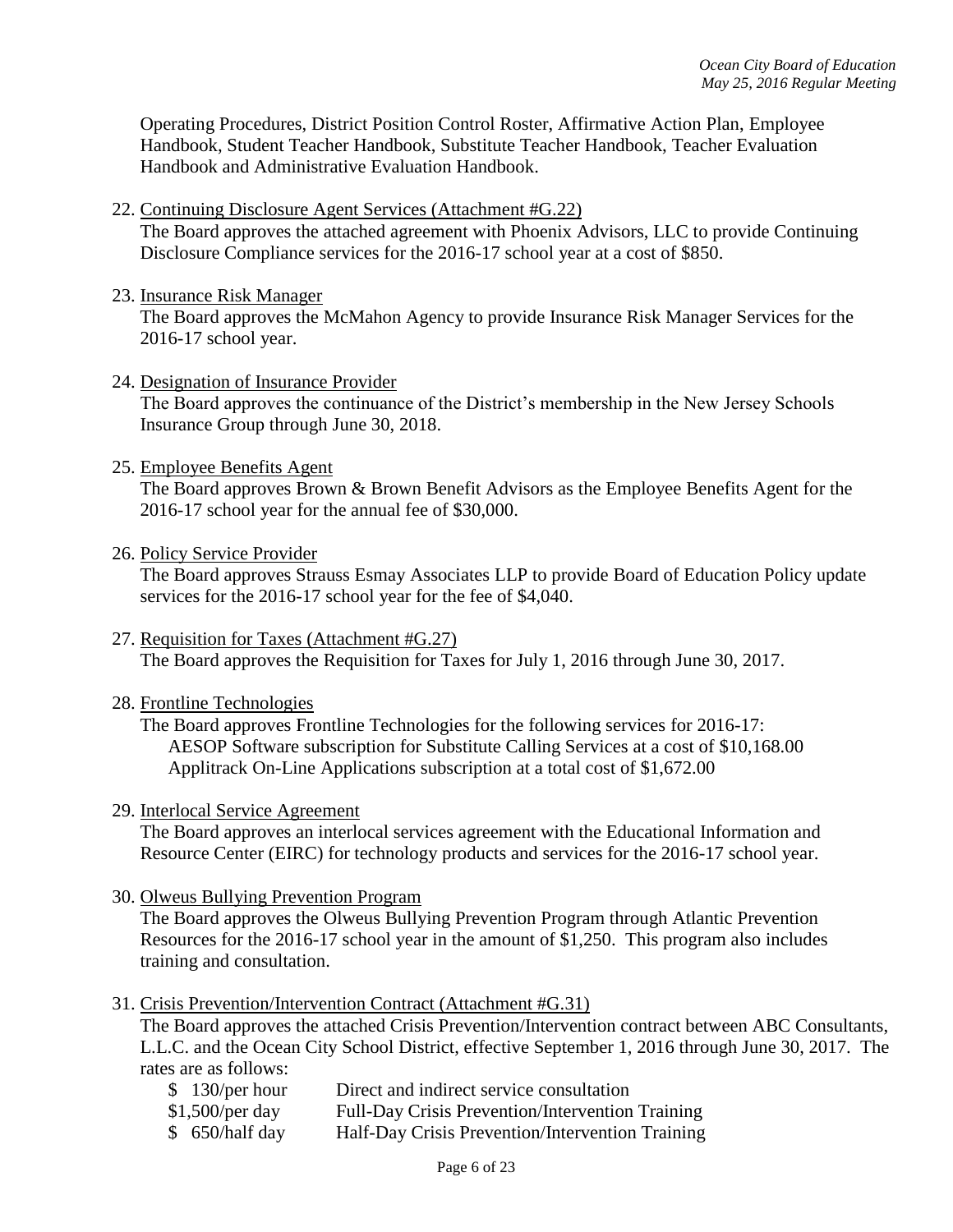32. Designation of School Physician\*

The Board approves a professional services contract with Jerry Horowitz, D.O. in the amount of \$14,400 for the 2016-17 school year with Dr. Horowitz to serve as the School Physician.

33. Designation of Auditor for the Board of Education\*

The Board approves a professional services contract with the auditing firm of Ford, Scott  $\&$ Associates in the amount of \$23,900 for the 2015-16 school year audit to be conducted during the 2016-17 school year.

34. Designation of Bond Counsel\*

The Board approves a professional services contract with the firm McManimon, Scotland  $\&$ Baumann LLC for bond counsel services at the hourly rate of \$185 for the 2016-17 school year.

35. Designation of Labor Counsel\*

The Board approves a professional services contract with the firm of Comegno Law Group P.C. for labor counsel services at the hourly rate of \$175 for the 2016-17 school year with Mark Toscano assigned to serve as Lead Counsel.

36. Designation of Architect\*

The Board approves RYEBREAD Architects to provide service as Architect of Record for the 2016-17 school year.

37. Student Residency Investigator\* The Board approves DiJoseph Investigations, LLC as Student Residency Investigator at the hourly rate of \$75 for the 2016-17 school year on an as needed basis.

## 38. Designation of Firms for Regulatory Compliance\*

The Board approves the following firms to provide regulatory and environmental compliance activities and services, including but not limited to AHERA, Right-to-Know and Indoor Air Quality, on an as needed basis for the 2016-17 school year:

Brinkerhoff Environmental Coastal Environmental Compliance Epic Environmental Services RAMM Environmental TTI Environmental, Inc.

39. Designation of Engineering Firms\*

The Board approves the following firms to provide engineering services on an as needed basis for the 2016-17 school year:

Dante Guzzi Engineering Associates, L.L.C. Civil Engineering Services Davinci Group Mechanical/Electrical Engineering Services Kelter & Gilligo Consulting Engineers Mechanical Engineering Services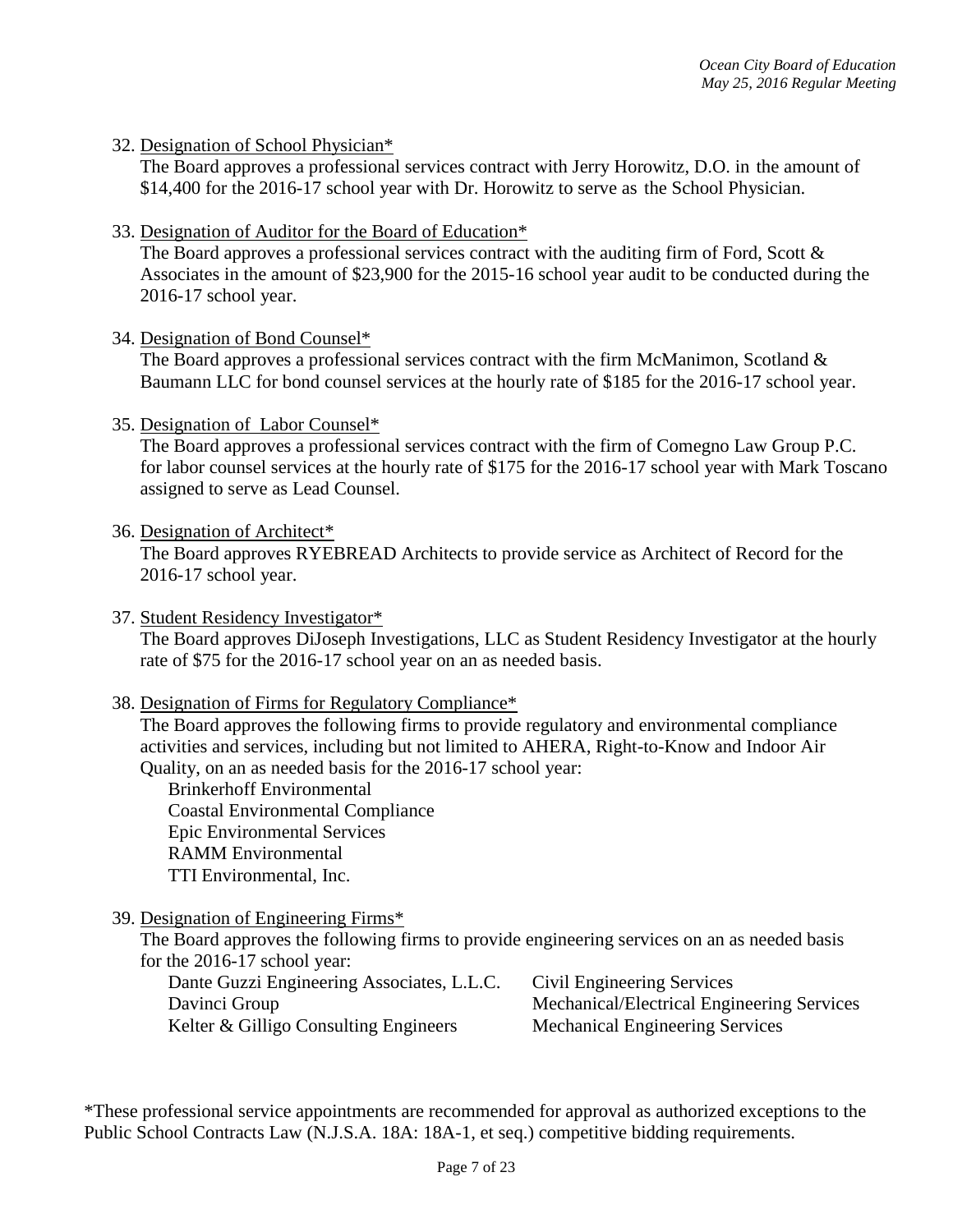- 40. Occupational Therapy Renewal of Contract (Attachment #G.40)\* The Board approves the attached contract for Deborah L. Huber to provide occupational therapy services for the 2016-17 school year.
- 41. Physical Therapy Contracts (Attachment #G.41)\*

The Board approves the attached contract for Kristina Bonstead to provide physical therapy services for the 2016-17 school year.

#### 42. Neurological Services\*

The Board approves the following providers for neurological services for the 2016-17 school year on an as needed basis:

| Dr. Russell Abrams      | \$400/per evaluation and report                                                                                                                                                                                                                                                                                                                                 |
|-------------------------|-----------------------------------------------------------------------------------------------------------------------------------------------------------------------------------------------------------------------------------------------------------------------------------------------------------------------------------------------------------------|
| Barbara J. Leech, Ph.D. | Neuropsychological evaluations<br>\$1500/Comprehensive Neuropsychological Evaluation*<br>\$250/per hour - Independent Evaluation<br>\$350/per hour - Trial Preparation and/or Consultation<br>\$200/per hour - Record Review<br>\$1600/half day (up to four hours) Deposition/Court Appearance<br>\$2900/full day (over four hours) Deposition/Court Appearance |

**\***This evaluation includes comprehensive testing, interview, complete report (with diagnosis, interpretation, and recommendations), feedback session, and school visit (as needed) \*\*Payment of fees for legal preparation/consultation or appearances is required on or before the date scheduled for the event

Dr. Joseph Marcantuono,

Red Bank Neuro-

Rehabilitation Associates Neuropsychological evaluations

\$3200/Comprehensive Neuropsychological Evaluation\* \$200/per hour - Teleconference fee for IEP meeting exceeding 1 hour \$400/per hour (including travel time) – Depositions \$350/hour - Pre-deposition and pre-trial preparation with/without school district attorney \$400/hour (including travel time) if case preparation is required at the attorney or school district office \$4000/per day - Court appearance, each appearance \$600 - Cancellation fee (if 48 hour is not given) and a 50% cancellation fee for any forensic scheduled services listed above, including deposition, predisposition preparation meetings or court appearances.

**\***The Comprehensive Neuropsychological Evaluation includes review of documents prior to the initial evaluation, assessment of the client, interviewing the parent or legal guardian, communication with school officials, scoring and interpretation of test data, report preparation, and feedback to student, family or legal guardian. A one hour teleconference IEP meeting is also included.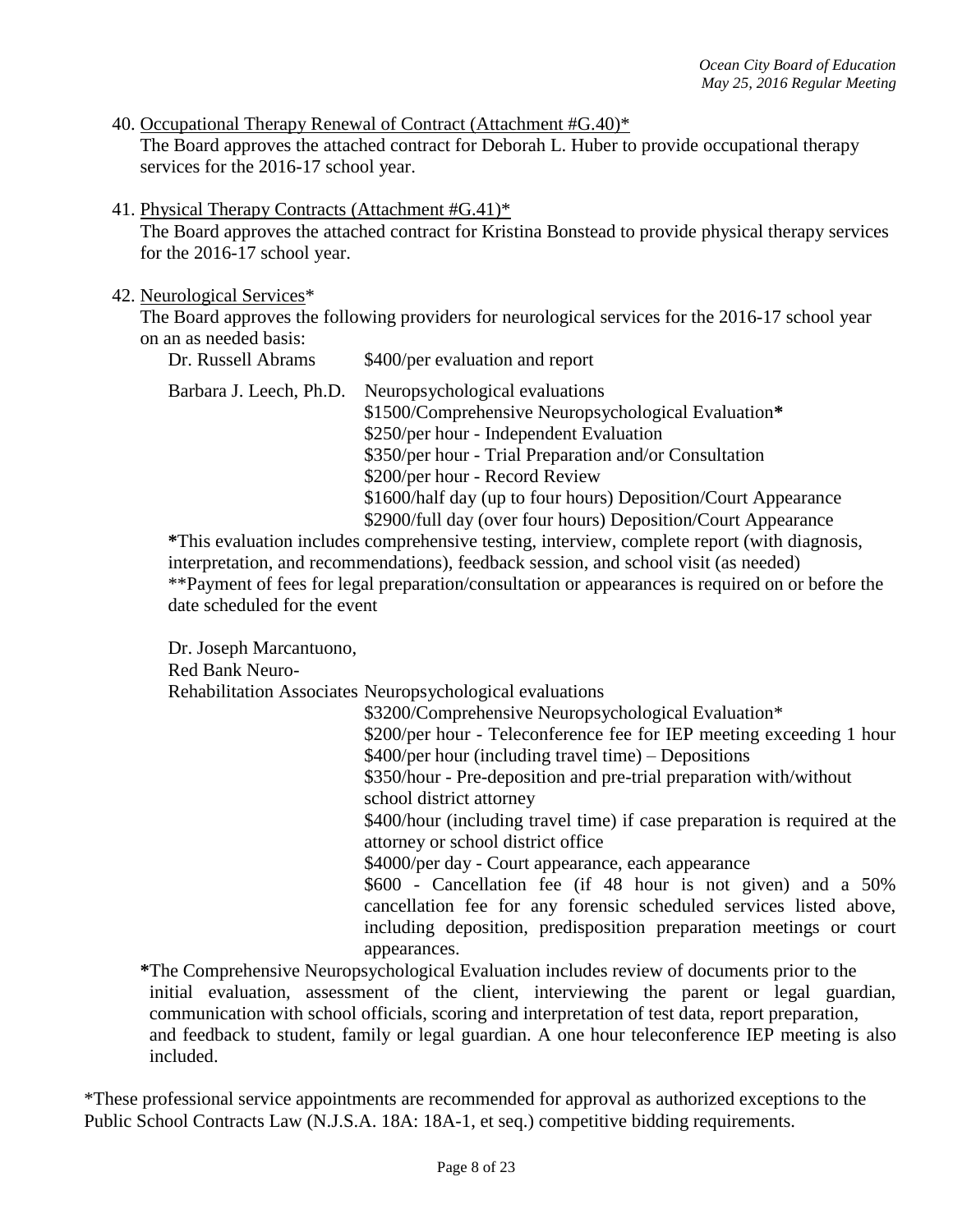#### 43. Psychological Services\*

The Board approves the following psychiatrists for evaluations for the 2016-17 school year on an as needed basis:

| Dr. Inua A. Momadu,     |                      |
|-------------------------|----------------------|
| <b>Shore Behavioral</b> |                      |
| Healthcare, Inc.        | \$450/per evaluation |

Dr. Thomas O'Reilly \$450/per evaluation

## 44. Homebound Instruction/Bedside Services Contracts\*

The Board approves the following contracts for the 2016-17 school year: Daytop Village of New Jersey to provide educational instruction – coursework focuses on core academic areas meeting all state education requirements. \$120.00/day

Educere to provide home instruction services, on an as needed basis, as follows: \$249 to \$1250 for Complete, Full- Year Course \$199.50 to \$625 for Complete, Half-Year Course \$29/week/course for Partial Course \$195 to \$500 for Abbreviate Course \$1,999 per seat for annual Founders Academy Seat License (for those students who are on home instruction for the full year)

Professional Education Services, Inc. to provide homebound instruction for bedside services for \$30/hour at the following locations:

Princeton House Behavioral Health Systems High Focus Centers C.A.R.E.S. Program South Jersey Health Care

- 45. Professional Development, Behavioral Consultant Services and Crisis Training (Attachment #G.45)\* The Board approves the attached Professional Services Contracts for Professional Development, Behavioral Consultant services and Crisis Training services provided by Brett DiNovi & Associates, L.L.C. for the 2016-17 school year.
- 46. Consultation Services (Attachment #G.46)\*

The Board approves the attached professional services contract with Dr. Vincent Winterling, Ed.D., d/b/a Vincent Winterling Ed.D. Consultants to provide consultation services to students for the 2016-17 school year. Cost to be billed to the Sea Isle City Board of Education.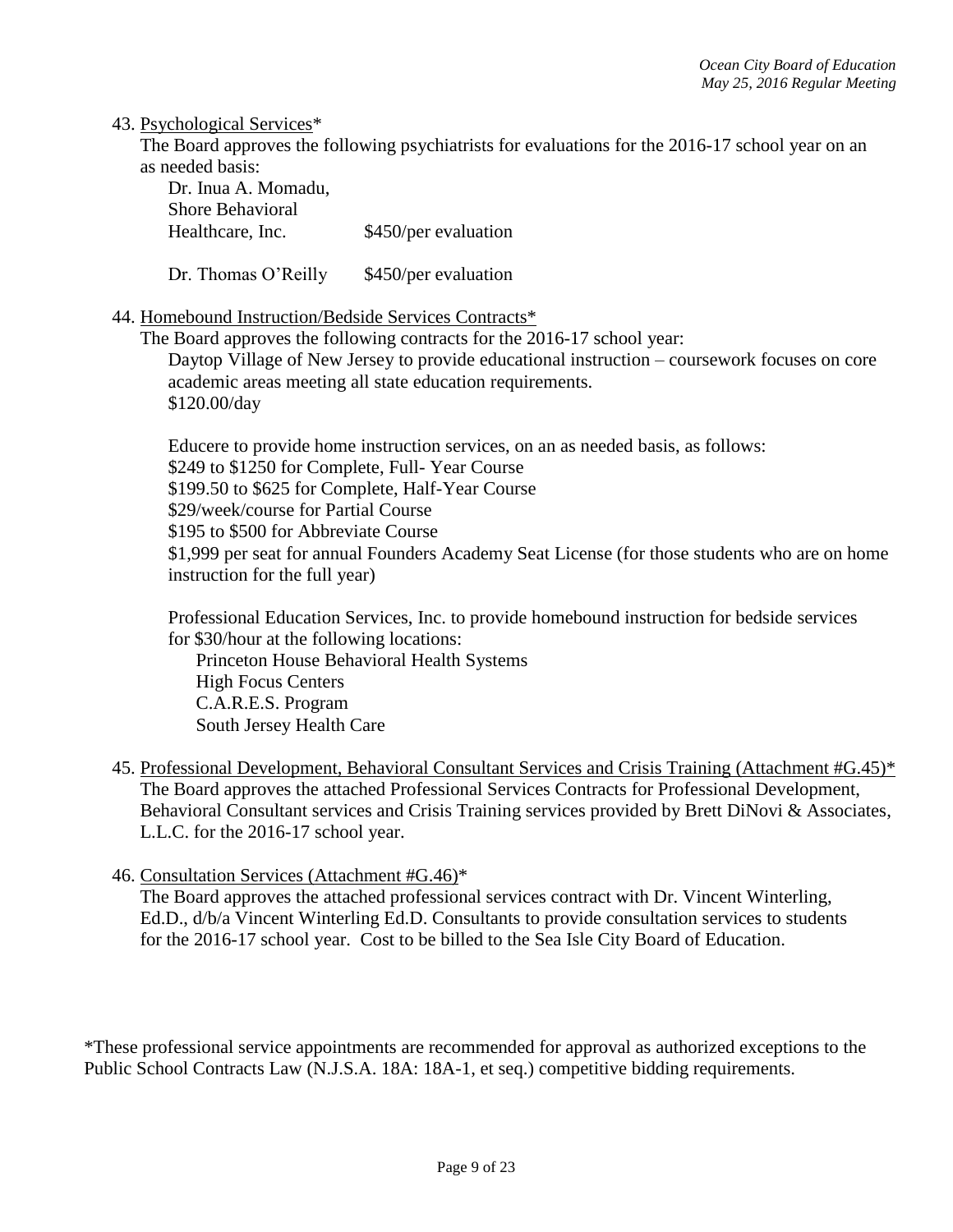47. Assistive Technology Consultation and Evaluation Services\*

The Board approves the attached professional services contract with Advancing Opportunities to provide evaluations, consultations, assistive technology recommendations and training to staff and students for the 2016-17 school year as follows:

\$880 per evaluation \$115 per hour for training

48. Language Translation and Interpretive Services (Attachment #G.48)\*

The Board approves Para-Plus Translation Services for language translation and interpretive services for the 2016-17 school year and attached is the rate schedule.

49. The Arc of New Jersey Agreement of Services for Planning and Adult Life

The Board approves the Arc of New Jersey Agreement of Services for Planning and Adult Life for the 2016-17 school year. This is a transitional program for High School Special Education students, which will concentrate on making the shift from high school to the adult world. These services will be of no cost to the School District.

50. Designation of Solicitor of the Board of Education\* **(Ocean City Representatives Only)** The Board approves the firm of McCrosson and Stanton, P.A. and the designation of Michael Stanton as Board Solicitor in the amount of \$36,000, for the 2016-17 school year. The hourly rate for "Additional Compensation" is \$140 per hour.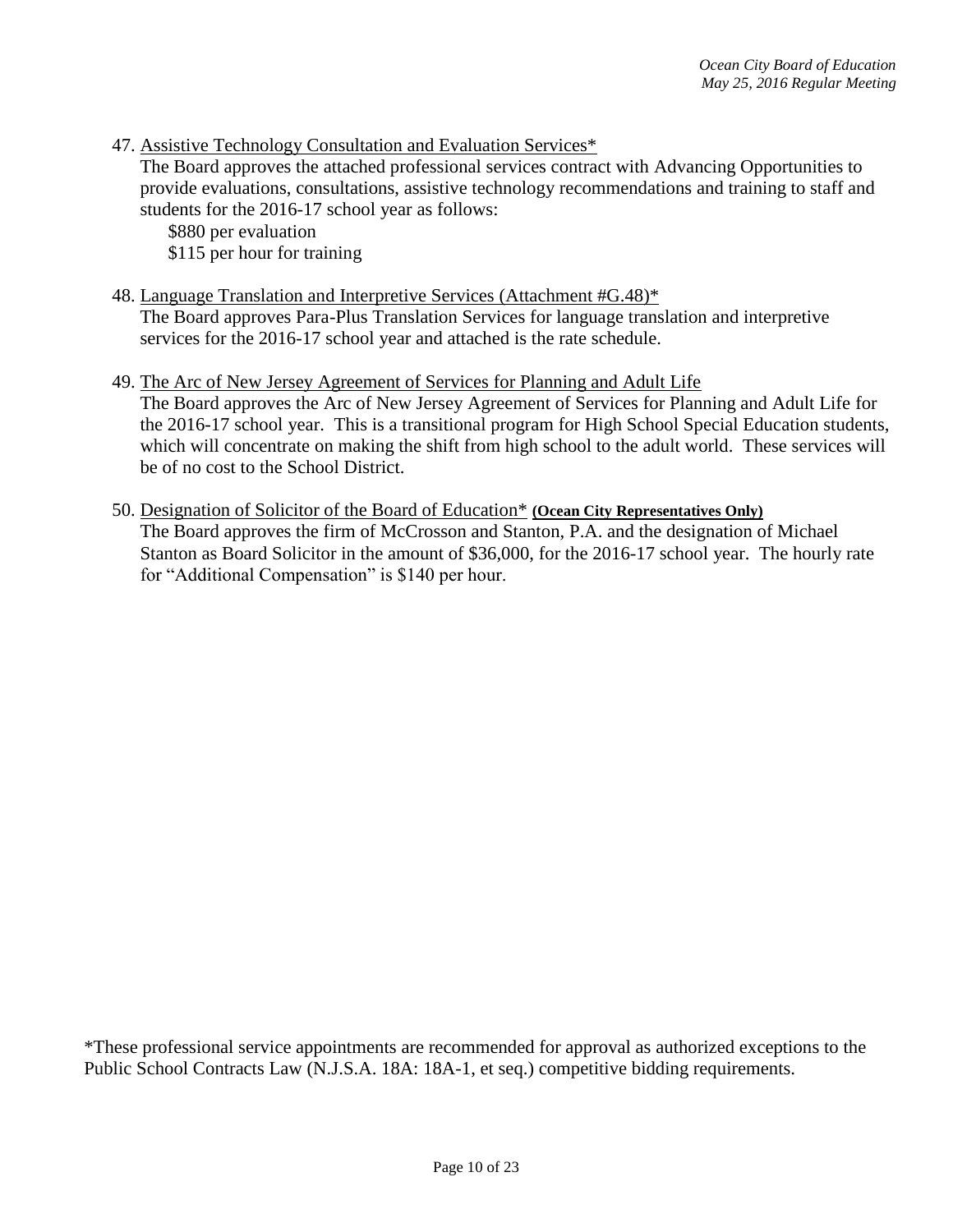#### **OFFICE OF THE SUPERINTENDENT OF SCHOOLS**

## **FROM: Dr. Kathleen Taylor, Superintendent of Schools**

**RE:** May 25, 2016 Regular Board Meeting

**MOTION:** Based on the recommendation of the Superintendent of Schools, the following resolutions are presented for formal approval by the Board of Education.

## **1. Buildings and Grounds**

A. Use of Facilities

The Board approves the following request for the use of the High School:

| Requested By: | <b>Ocean City Recreation Department</b>                |
|---------------|--------------------------------------------------------|
| Use:          | Ocean City Jr. Raiders' Football Games                 |
| Dates/Times:  | August 27 and September 17, 2016 (Sat), 12:00PM-9:00PM |
|               | September 25, 2016 (Sun), 9:00AM-3:00PM                |
|               | October 1, 2016 (Sat), 9:00AM-4:00PM                   |
|               | October 22, 2016 (Sat), 12:00PM-9:00PM                 |
| Room:         | <b>Exterior Rest Rooms</b>                             |
| Fee:          | No charge                                              |
|               |                                                        |

#### B. Use of Facilities **(Ocean City Representatives Only)**

The Board approves the following request for use of the Intermediate School and equipment:

| Requested By:        | <b>Shore Shooters Academy</b>                                               |
|----------------------|-----------------------------------------------------------------------------|
| Use:<br>Dates/Times: | <b>Basketball Training</b><br>May 31 and June 7, 2016 (Tues), 6:30PM-8:30PM |
|                      | June 15, 2016 (Wed), 4:00PM-6:00PM                                          |
|                      | June 20, 21 and 22, 2016 (Mon, Tues, Wed), 10:00AM-12:00PM                  |
| Room:                | Gym                                                                         |
| Fee:                 | \$360.00                                                                    |
| Requested By:        | Ocean City Housing Authority                                                |
| Use:                 | Scholarship Fundraiser                                                      |
| Dates/Times:         | May 20, 2016 (Fri), pick up time TBD                                        |
|                      | May 21, 2016 (Sat), starting at 12:00PM                                     |
|                      | May 23, 2016 (Mon), return time TBD                                         |
| Chairs:              | 100                                                                         |
| Fee:                 | No charge                                                                   |
|                      |                                                                             |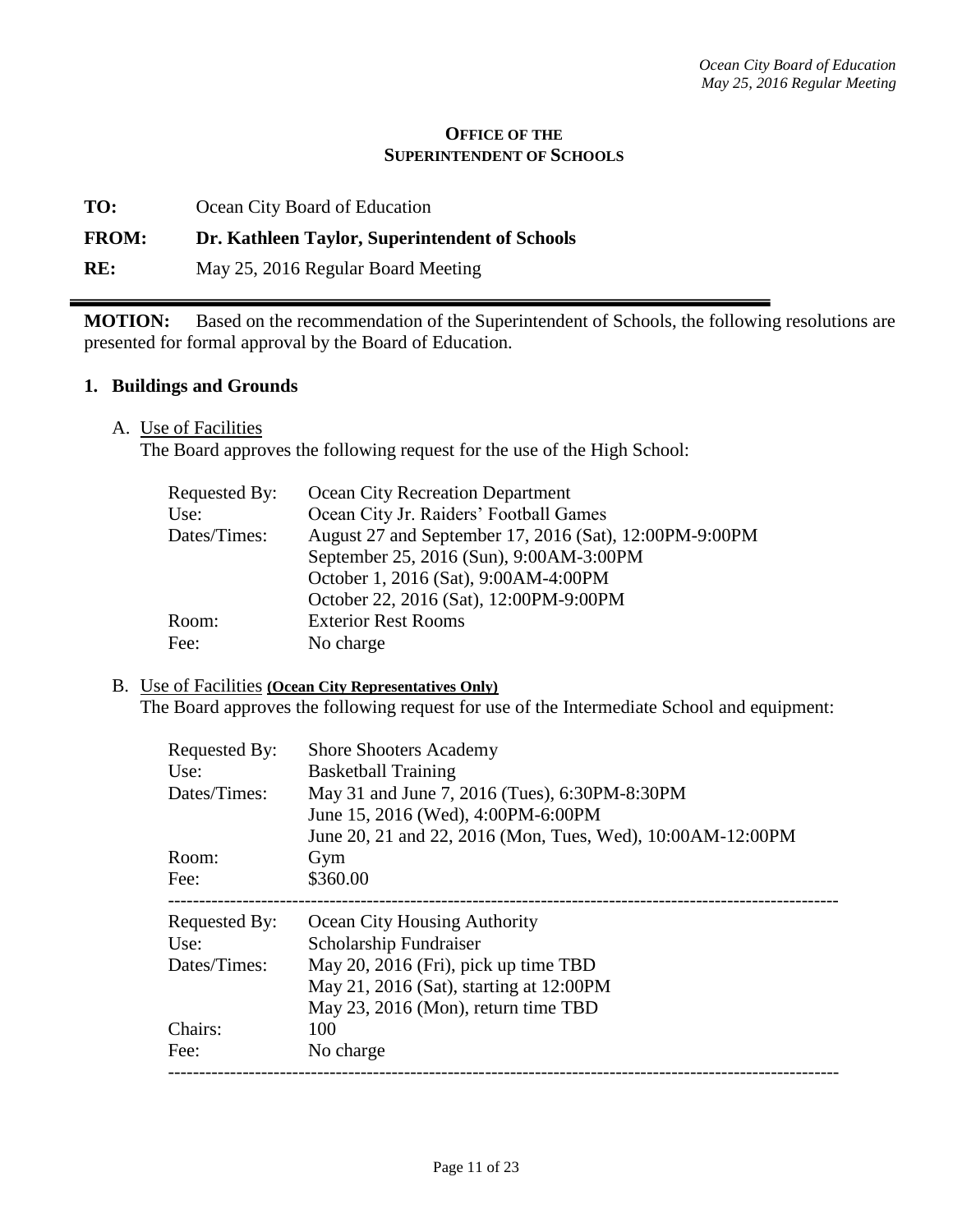| Requested By: | Ocean City Premier Girls Softball              |
|---------------|------------------------------------------------|
| Use:          | <b>Softball Tournaments</b>                    |
| Dates/Times:  | June 18 and July 16, 2016 (Sat), 7:00AM-6:00PM |
| Room:         | Softball field                                 |
| Fee:          | \$720.00                                       |

#### C. Dual Use Classrooms **(Ocean City Representatives Only)**

The Board approves the dual instructional use for the following classrooms for the 2016-17 school year and authorizes the School District to request approval from the New Jersey Department of Education:

Primary School Room 401 - Basic Skills Instruction / Basic Skills Room 403 - ESL / ESL

Intermediate School Room 411 - Reading / Physical Therapy

## Informational Items

#### Fire Drills

| Ocean City High School                        | April 26, 2016 |
|-----------------------------------------------|----------------|
| Ocean City Intermediate School April 22, 2016 |                |
| <b>Ocean City Primary School</b>              | April 19, 2016 |

#### **Security Drills**

| Ocean City High School                        | April 13, 2016 |
|-----------------------------------------------|----------------|
| Ocean City Intermediate School April 18, 2016 |                |
| Ocean City Primary School                     | April 8, 2016  |

School Bus Emergency Evacuation Drills (Attachment)

| Ocean City High School                     | May 3, 2016 |
|--------------------------------------------|-------------|
| Ocean City Intermediate School May 5, 2016 |             |
| Ocean City Primary School                  | May 5, 2016 |

- Discussion
- Buildings and Grounds Committee Report Mr. Oves, Chairperson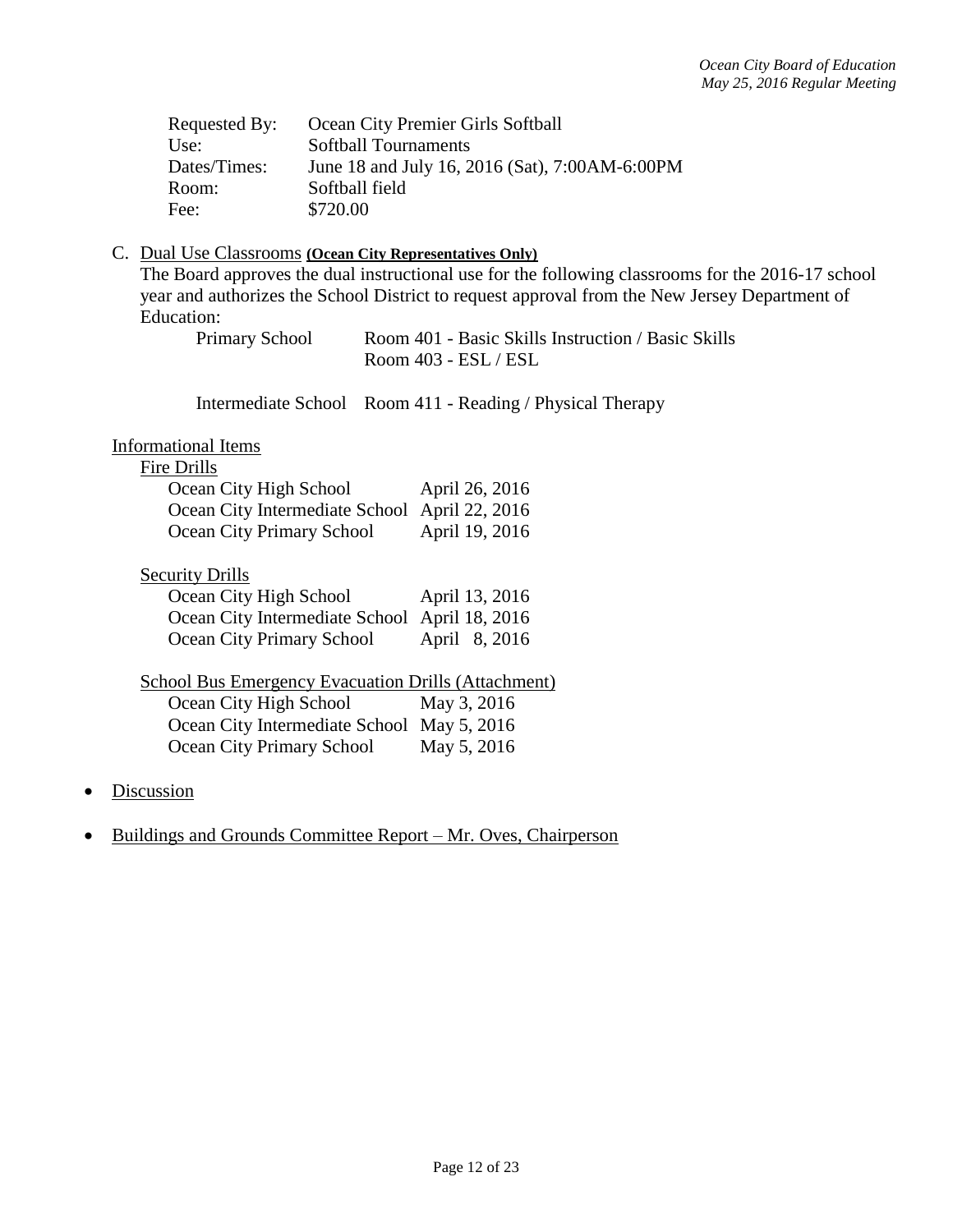## **2. Curriculum and Student Affairs**

|                                                                     | A. Out of District Placement                                                                                                                                                                                                                                                                                                                    |               |            |             |
|---------------------------------------------------------------------|-------------------------------------------------------------------------------------------------------------------------------------------------------------------------------------------------------------------------------------------------------------------------------------------------------------------------------------------------|---------------|------------|-------------|
|                                                                     | The Board approves the following out of district student placement for the 2015-16 school year.                                                                                                                                                                                                                                                 |               |            |             |
|                                                                     | Placement                                                                                                                                                                                                                                                                                                                                       | # of Students | District   | Tuition     |
|                                                                     | CMCSSSD – Ocean Academy                                                                                                                                                                                                                                                                                                                         |               | OC         | \$55,250    |
|                                                                     |                                                                                                                                                                                                                                                                                                                                                 |               |            |             |
|                                                                     | B. Extended School Year                                                                                                                                                                                                                                                                                                                         |               |            |             |
|                                                                     | The Board approves the following out of district student placement ESY for the 2016-17 school                                                                                                                                                                                                                                                   |               |            |             |
|                                                                     | year.                                                                                                                                                                                                                                                                                                                                           |               |            |             |
|                                                                     | Placement                                                                                                                                                                                                                                                                                                                                       | # of Students | District   | Tuition     |
|                                                                     | <b>CMCSSSD</b>                                                                                                                                                                                                                                                                                                                                  | 5             | OC         | $$22,000**$ |
|                                                                     | ** Includes cost for 1:1 aides for 2 students (\$1850 each)                                                                                                                                                                                                                                                                                     |               |            |             |
|                                                                     | <b>CMCSSSD</b>                                                                                                                                                                                                                                                                                                                                  | 3             | UT         | \$9,500**   |
|                                                                     | **Includes cost for 1:1 aide for 1 students (\$1850 each)                                                                                                                                                                                                                                                                                       |               |            |             |
|                                                                     | Bancroft - Haddonfield                                                                                                                                                                                                                                                                                                                          |               | UT         | \$30,938**  |
|                                                                     | **Includes cost for 1:1 aide/other services for 1 student (\$5,632)                                                                                                                                                                                                                                                                             |               |            |             |
| **Includes cost for 1:1 aide/other services for 1 student (\$4,928) |                                                                                                                                                                                                                                                                                                                                                 |               |            |             |
|                                                                     | <b>CMCSSSD</b>                                                                                                                                                                                                                                                                                                                                  | 3             | <b>SIC</b> | $$11,350**$ |
|                                                                     | $\therefore$ $\circ$ $\qquad$ $\qquad$ $\qquad$ $\qquad$ $\qquad$ $\qquad$ $\qquad$ $\qquad$ $\qquad$ $\qquad$ $\qquad$ $\qquad$ $\qquad$ $\qquad$ $\qquad$ $\qquad$ $\qquad$ $\qquad$ $\qquad$ $\qquad$ $\qquad$ $\qquad$ $\qquad$ $\qquad$ $\qquad$ $\qquad$ $\qquad$ $\qquad$ $\qquad$ $\qquad$ $\qquad$ $\qquad$ $\qquad$ $\qquad$ $\qquad$ |               |            |             |

\*\*Includes cost for 1:1 aide for 2 student (\$1850 each)

## C. Foreign Exchange Student

The Board approves the request made by the Forte International Exchange for placement of a foreign exchange student from France to attend the High School for the 2016-17 school year. In accordance with Board Policy and Regulation #5111, Eligibility of Resident/Nonresident Pupils, tuition will be waived for foreign exchange students on a J-a or F-a Visa.

D. Foreign Exchange Student

The Board approves the request made by the NW Peach Services, Inc. for placement of a foreign exchange student from Cambodia to attend the High School for the 2016-17 school year. In accordance with Board Policy and Regulation #5111, Eligibility of Resident/Nonresident Pupils, tuition will be waived for foreign exchange students on a J-a or F-a Visa.

- E. High School Field Trip Request (Attachment #2.E) The Board approves the attached High School Field Trip list.
- F. Vocational Technical Education Plan The Board approves the Ocean City High School Vocational Technical Education Plan for the 2016-17 school year.
- G. Bilingual/ESL Plan (Attachment #2.G) The Board approves the attached One Year ESL District Waiver Request for 2016-17 and authorizes submission to the New Jersey Department of Education.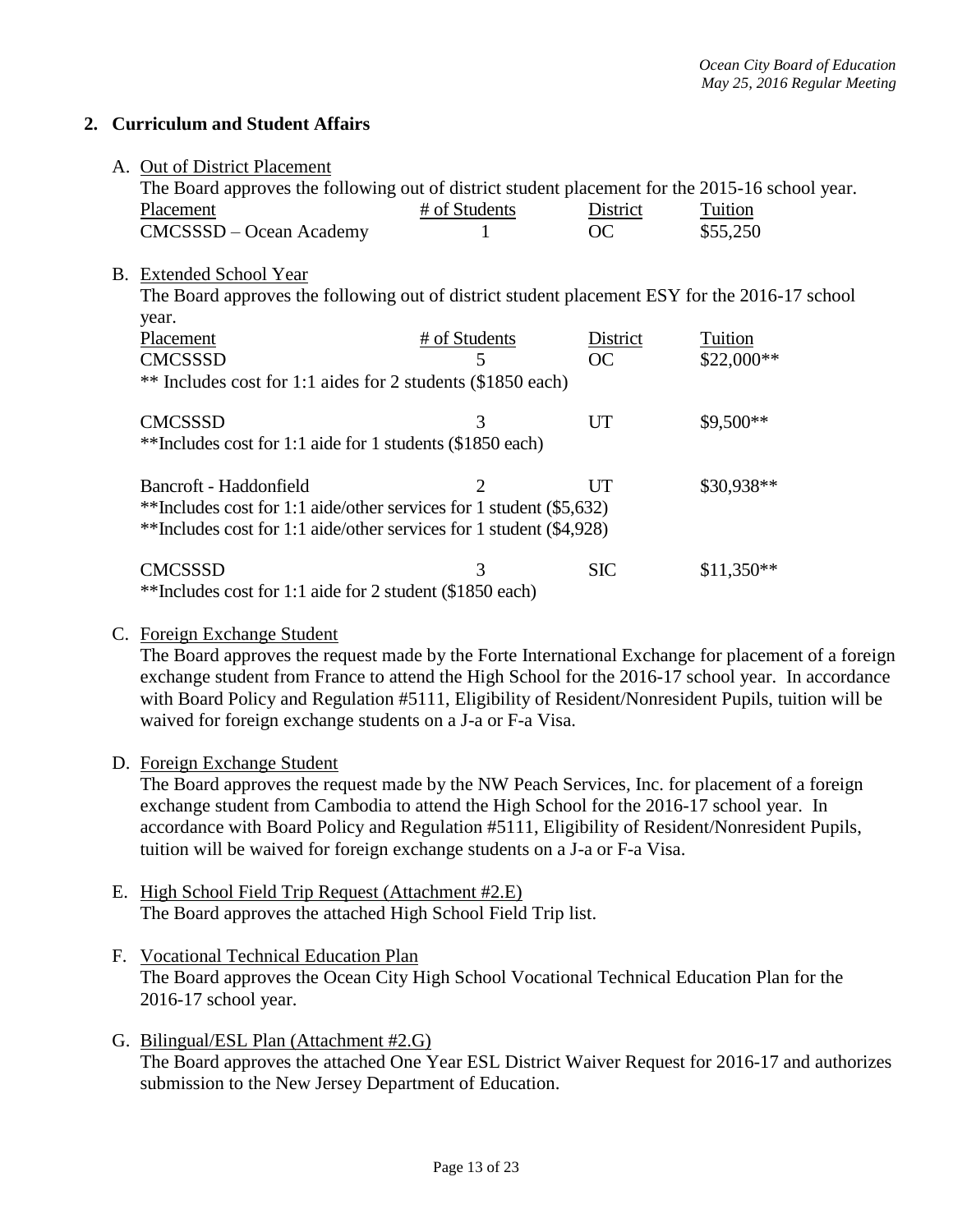H. Atlantic Cape Community College Agreement (Attachment #2.H)

The Board approves the Dual Credit Agreement between Atlantic Cape Community College and Ocean City High School for the following classes:

- ACCT130 Financial Accounting, 4 credits @ \$50 per credit
- BUSN101 Introduction to Business, 3 credits @ \$50 per credit
- ECON110 Principles of Economics I, 3 credits @ \$50 per credit
- ECON111 Principals of Economics II, 3 credits @ \$50 per credit
- I. Early Fall Sports' Practices

The Board approves early practices for the following High School teams:

| <b>Boys Cross Country</b>  | July 1, 2016  |
|----------------------------|---------------|
| <b>Girls Cross Country</b> | July 1, 2016  |
| Girls Soccer               | June 20, 2016 |
| <b>Boys Soccer</b>         | June 20, 2016 |
| Football                   | June 13, 2016 |
| Field Hockey               | June 20, 2016 |
| Girls Tennis               | July 1, 2016  |

- J. Intermediate School Field Trip Request (Attachment #2.J) **(Ocean City Representatives Only)** The Board approves the attached Intermediate School Field Trip list.
- K. Primary School Field Trip Request (Attachment #2.K) **(Ocean City Representatives Only)** The Board approves the attached Primary School Field Trip list.
- L. CAP Agreement of Services (Attachment #2.L) **(Ocean City Representatives Only)** The Board approves submission of an Agreement of Services with the Atlantic/Cape May County Child Assault Prevention (CAP) Third Grade Bullying Prevention Program for the 2016-17 school year.
- M. Harassment, Intimidation and Bullying (HIB) Case Findings (Attachment #2.M) The Board adopts and approves Harassment, Intimidation and Bullying (HIB) Case Findings as reported in the attached.

Informational Items (Attachments) Out-of-School Suspension Reports for April 2016

- Discussion
- Curriculum and Student Affairs Committee Report Mrs. McAlister, Chairperson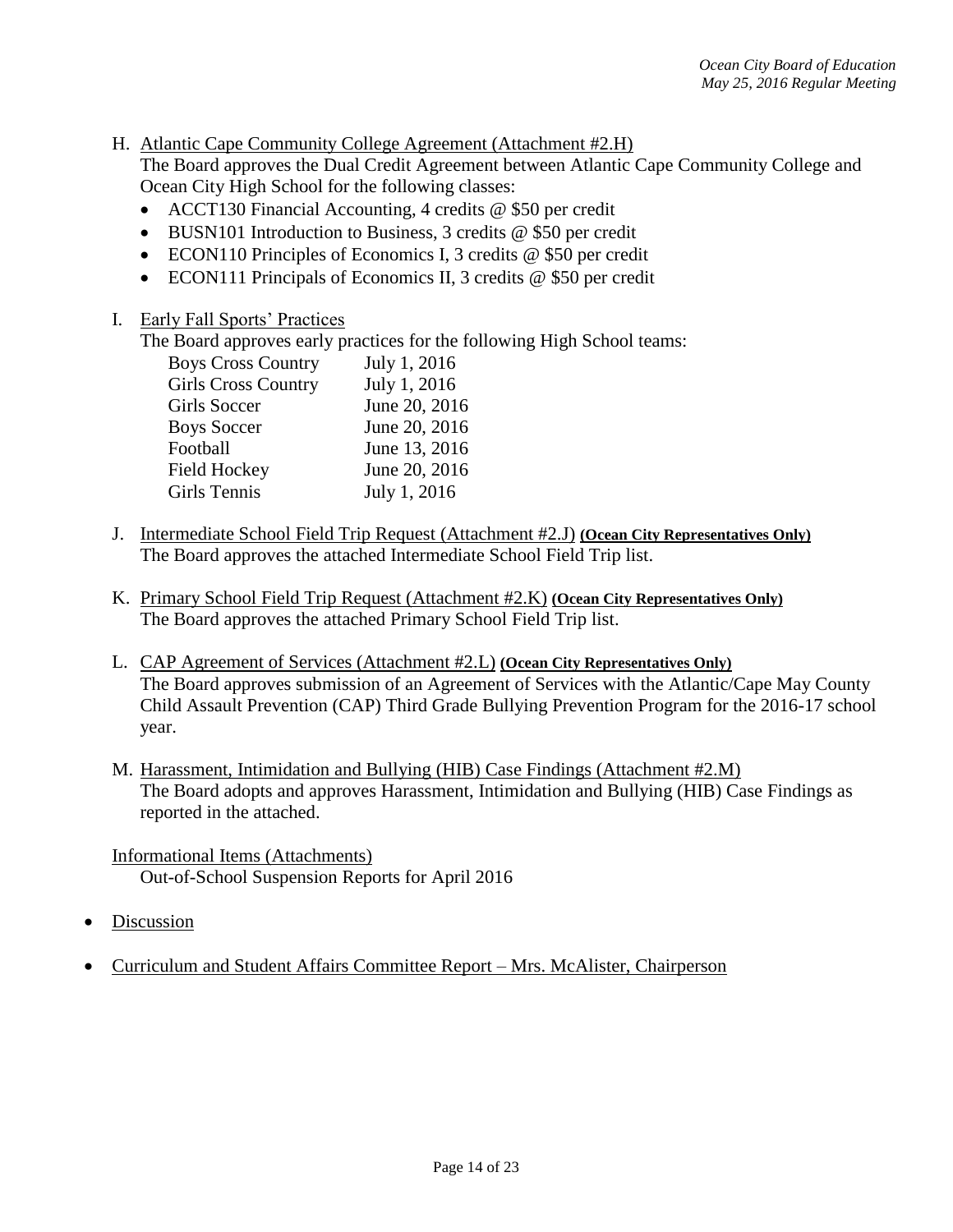## **3. Finance**

- A. Bill List (Attachment #3.A) The Board approves payment of bills for May 2016 in the amount of \$3,557,497.46.
- B. Secretary and Monthly Cash Reconciliation Reports (Attachment #3.B) The Board approves the Board Secretary's Monthly Financial Report and the Monthly Cash Reconciliation Report for April 2016.
- C. Line Item Transfers (Attachment #3.C) The Board approves the revenue and appropriation transfers for April 2016.
- D. Travel & Expense Reimbursement (Attachment #3.D) The Board approves the May 2016 list of Board of Education Members and School District Staff travel and related expense reimbursements.
- E. Food Service Report (Attachment #3.E) The Board accepts the Food Service Monthly Finance Report for May 2016.
- F. Agreement to Deliver Food Service Commodities (Attachment #3.F) The Board approves the attached agreement with Paul's Commodity Hauling to deliver food service commodities effective September 1, 2016 – June 30, 2017.
- G. Memorandum of Understanding with Corbin City Board of Education (Attachment #3.G) The Board approves the Memorandum of Understanding with the Corbin City Board of Education for School Business Administrator services for the 2016-17 fiscal year:

| Computer Services/Supplies/Copying      | \$3,885.00  |
|-----------------------------------------|-------------|
| <b>Business Administrator</b>           | \$3,500.00  |
| <b>Assistant Business Administrator</b> | \$13,000.00 |
| Total                                   | \$20,385.00 |

H. Cooperative Bidding Program

The Board authorizes the participation in the Educational Data Services, Inc. Cooperative Purchasing Program for the 2016-17 school year at a cost of \$6,600 for the licensing and maintenance fee.

I. Athletic Trainer\*

The Board approves Rothman Institute/AtlanticCare for a full time Athletic Trainer for the Ocean City School District from July 1, 2016 through June 30, 2017 at a cost of \$72,049.76.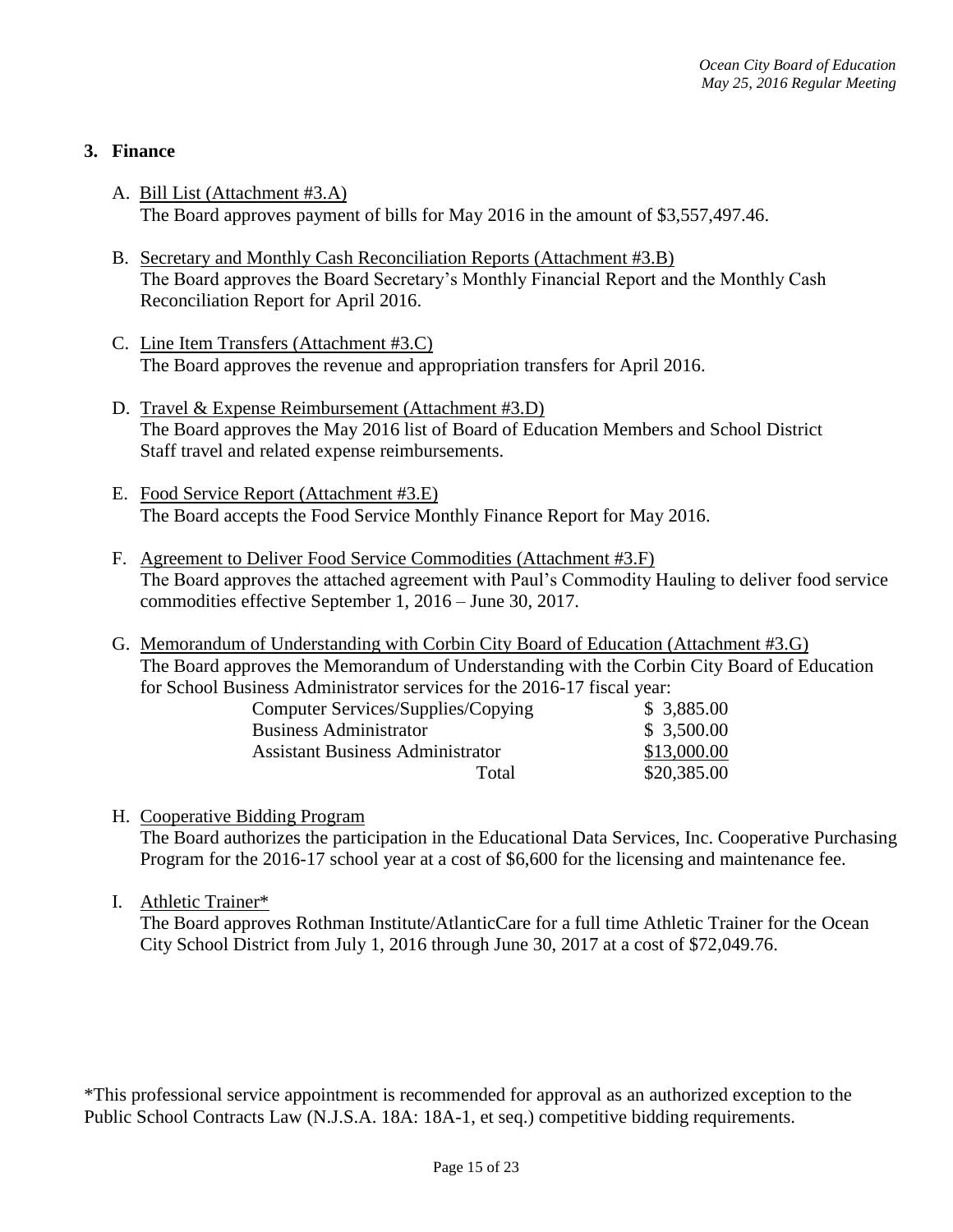#### J. Visitor Entry Control – Ocean City High School

The Board awards the contract for Visitor Entry Control – Ocean City High School to MJJ Construction Inc. of Atco, NJ in the amount of \$37,000. The board accepts alternate A-1 and A-2. A list of proposals received is found below:

| Contractor                    | Base Bid | Alt A-1     | Alt A-2     |
|-------------------------------|----------|-------------|-------------|
| MJJ Construction, Inc.        | \$40,000 | $+$ \$2,000 | $-$ \$5,000 |
| <b>R</b> Maxwell Construction | \$39,425 | $-$ \$300   | $-$ \$1,300 |
| 3R Painting and Contracting   | \$53,000 | $-$ \$7,000 | $-$ \$1,900 |

#### K. New Jersey Schools Insurance Group CAIP Safety Grant

The Board approves the submission of the grant application for the 2016 Safety Grant Program through the New Jersey Schools Insurance Group CAIP Subfund for the purposes of safety and security as described in the application, in the amount of \$22,039 for the period July 1, 2016 through June 30, 2017.

L. Safe Routes to School Project The Board adopts the following Resolution.

#### RESOLUTION OF THE OCEAN CITY BOARD OF EDUCATION OF OCEAN CITY SCHOOL DISTRICT SUPPORTING THE CITY OF OCEAN CITY SAFE ROUTES TO SCHOOL PROJECT AND THE APPLICATION FOR SAFE ROUTES TO SCHOOL FUNDING TO MAKE INFRASTRUCTURE IMPROVEMENTS THAT WILL IMPROVE THE WALKING AND BIKING ENVIRONMENT FOR STUDENTS

WHEREAS, it is our understanding that City of Ocean City proposes Safe Routes projects as specified in the January 2016 School Travel Plan, and

WHEREAS, this project serves school walkers and bicyclists on the route to the school; and

WHEREAS, this Safe Routes to School Project will provide a much needed safety improvement in the area and will clearly provide a much safer transportation experience for student walkers and bike riders, as well as students with disabilities and the general population of pedestrians and bicyclists in Ocean City; and

WHEREAS, the project will make the route to one of the District's schools, much safer; and

WHEREAS, it is our belief that the proposed activities are consistent with the goals of the Safe Routes to Schools program and the policies of the Ocean City School District, and that funding this project would provide a significant opportunity for the City of Ocean City to improve student safety in the City of Ocean City.

#### NOW, THEREFORE, BE IT RESOLVED BY THE BOARD OF EDUCATION OF OCEAN CITY SCHOOL DISTRICT AS FOLLOWS:

The Ocean City School District fully supports the City of Ocean City's efforts in seeking New Jersey Department of Transportation Safe Routes to Schools funds and will collaborate to support the goals of the project, namely, to improve safety, encourage walking and biking to school, and to improve the walking and biking environment for students of the district and other users of the routes.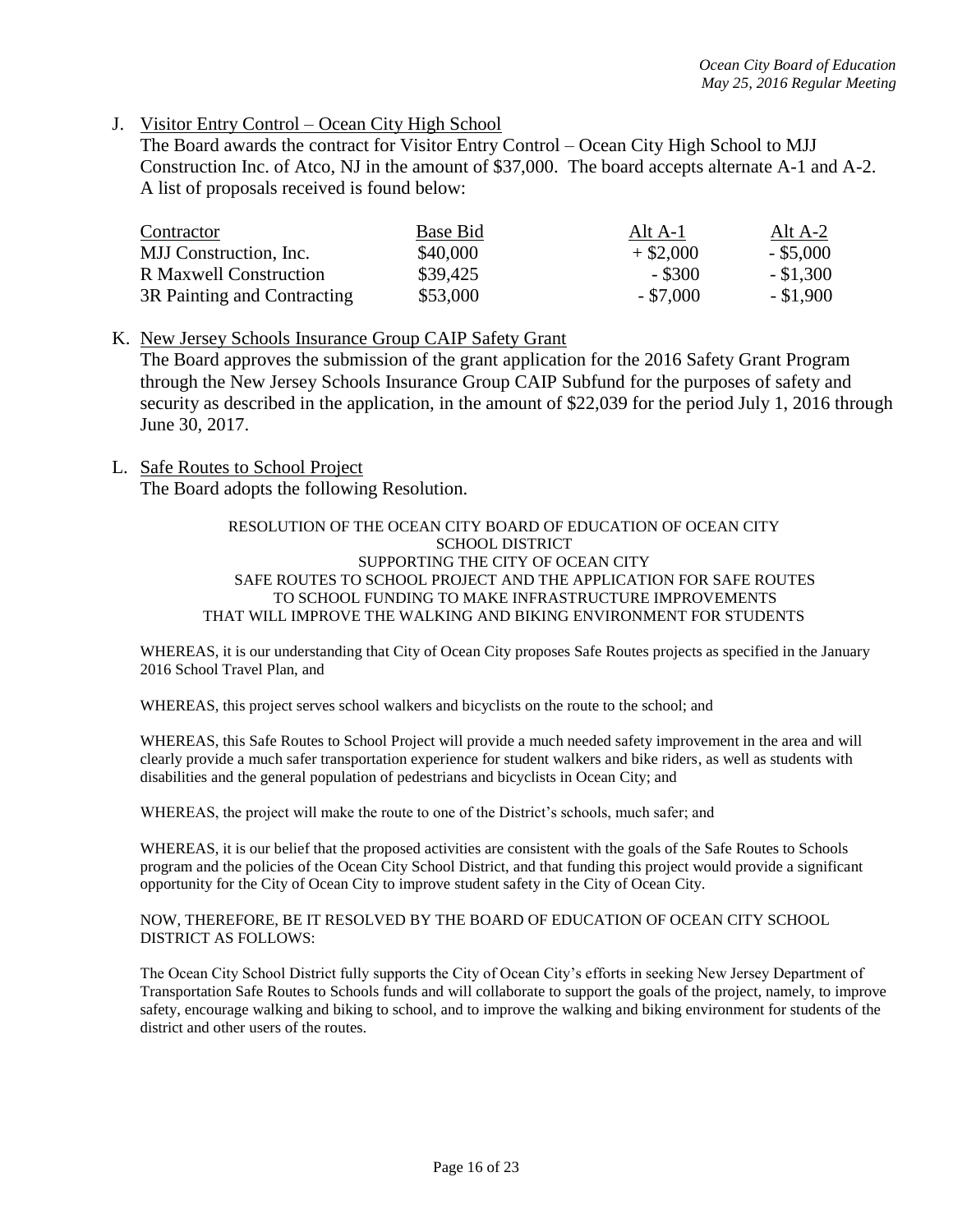| M. Tuition Contracts with the Cape May County Special Services School District – Students Sent |
|------------------------------------------------------------------------------------------------|
| The Board approves the 2016-17 tuition contracts with the Cape May County Special Services     |
| School District – students sent as follows:                                                    |

| <b>CMC Special Services</b>                  | <b>Tuition Rate Per Pupil</b> |
|----------------------------------------------|-------------------------------|
| 2016-17 Behavior Disabilities                | \$42,200                      |
| 2016-17 Multiple Disabilities                | \$36,450                      |
| 2016-17 Autism                               | \$37,950                      |
| 2016-17 Pre-School Disabilities              | \$30,900                      |
| 2016-17 Cognitive-Severe                     | \$29,800                      |
| 2016-17 One-to-One Aide                      | \$18,500                      |
| 2016-17 Cape Educational Compact Agreement   | \$18,500                      |
| (Billed Monthly)                             | per student                   |
| 2016-17 Cape Educational Compact Hybrid      | \$19,500                      |
| (Billed Monthly)                             | per student                   |
| 2016-17 Extended School Year Agreement       | \$2,550                       |
| (Four Week Program)                          |                               |
| 2016-17 One-to-One Aides (Four Week Program) | \$1,850                       |

#### N. Tuition Contract Agreements

The Board approves the 2015-16 Tuition Contract Agreements with the Egg Harbor Township Board of Education for three students placed in a DCP&P resource family home effective March 10, 2016 through June 30, 2016 as follows:

(1) student attending Slaybaugh Primary - \$4,970

(2) students attending EHT High School – \$5,152 per student

O. Elementary & Secondary Education Act (ESEA-NCLB) Fiscal Year 2017 Grant Application Submission

The Board authorizes the District's submission of the ESEA-NCLB fiscal year 2017 grant application for the following amounts:

| Title I Part A:          | \$269,678 |
|--------------------------|-----------|
| Title II Part A:         | \$79,167  |
| Title III:               | \$10,159  |
| <b>Total Allocation:</b> | \$359,004 |

P. Title III Consortium

The Board authorizes Middle Township School District to be the lead agency in a Title III Consortium with Upper Township School District and Ocean City School District.

- Q. Cape May County Special Services School District Agreement for Itinerant Services The Board approves the 2016-17 Agreement for Itinerant Services for home instruction and home services with the Cape May County Special Services School District.
- R. Athletic Department Fees for Athletic Event Workers

The Board approves the following athletic fees, with no increase, for Athletic Event Workers for the 2016-17 school year:

| Football (Fall Sports) |      |
|------------------------|------|
| Cashier                | \$40 |
| Collector              | \$35 |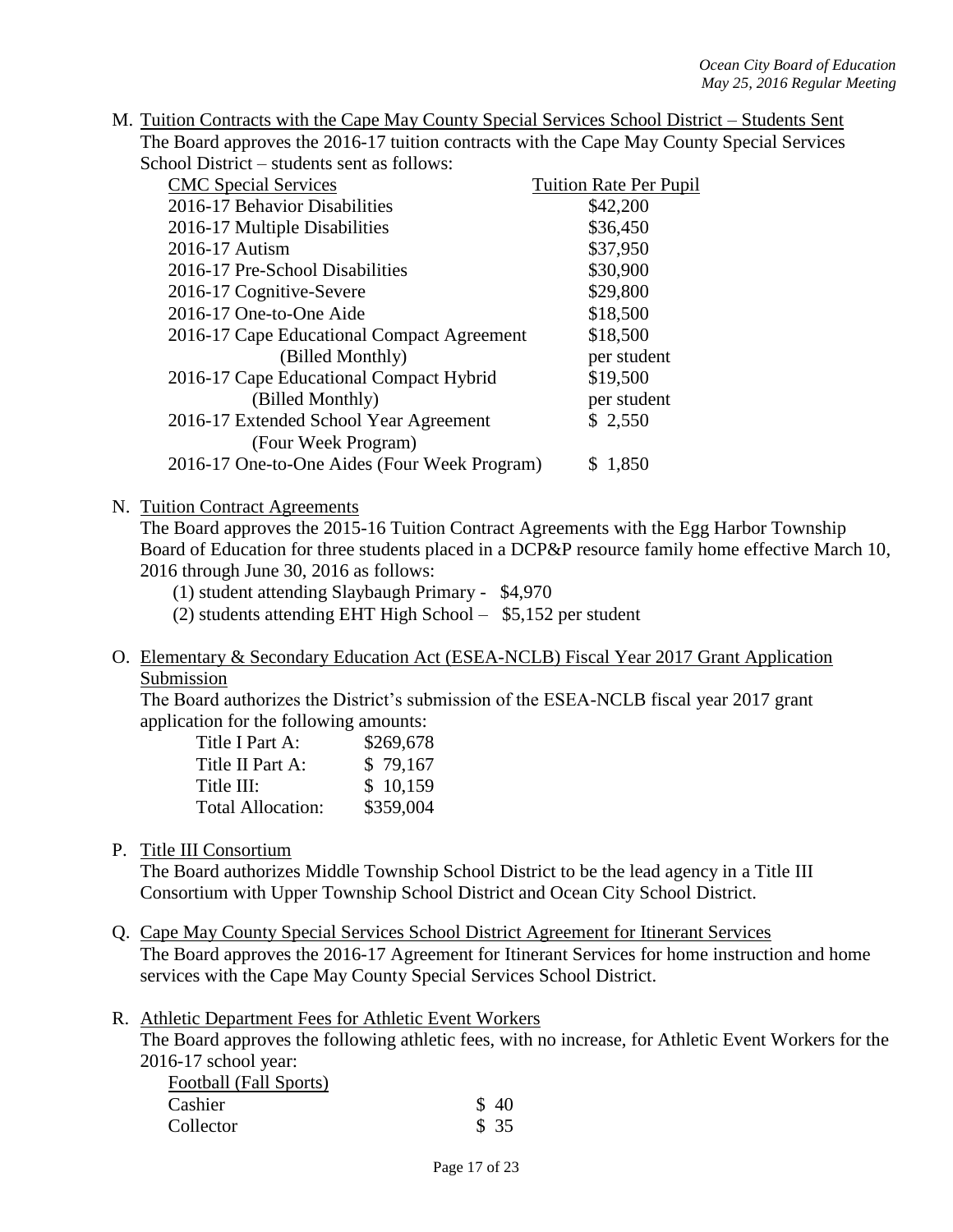| Guards                                      | \$35                                     |
|---------------------------------------------|------------------------------------------|
| Announcer                                   | \$33                                     |
| Score/Clock Operator                        | \$33                                     |
| Site Manager                                | \$35                                     |
| Int. School Site Manager                    | \$32                                     |
| Site Manager at Away Events                 | \$50 Schools Outside League              |
| Site Manager at Away Events                 | \$35 Schools Within League               |
| <b>Filming of Football Games</b>            |                                          |
| Scrimmage                                   | \$65                                     |
| (Plus Travel \$.31 mile)                    |                                          |
| Game (Plus Travel \$.31 mile)               | \$110                                    |
| <b>Basketball/Wrestling (Winter Sports)</b> |                                          |
| Cashier<br>(Basketball/2 Games)             | \$50                                     |
| (Wrestling/1 Match)                         | \$ 35 (Tri Match \$50) (Quad Match \$60) |
| Collector (Basketball)                      | \$42                                     |
| (Wrestling/1 Match)                         | \$ 32 (Tri Match \$40) (Quad Match \$50) |
| (Basketball/2 Games)<br>Guard               | \$40                                     |
| (Wrestling/1 Match)                         | \$ 32 (Tri Match \$40) (Quad Match \$50) |
| (Basketball/1 Game)<br>Clock                | \$42                                     |
| Clock/Announcer (Wrestling/1 Match)         | \$40 (Tri Match \$50) (Quad Match \$60)  |
| Scorekeeper (Basketball/1 Game)             | \$42                                     |
| Announcer (Basketball/1 Game)               | \$36                                     |
| Site Manager                                | \$35                                     |
| Int. School Site Manager                    | \$33                                     |
| Spring (all sports)                         |                                          |
| <b>High School</b>                          | \$35                                     |
| <b>Intermediate School</b>                  | \$33                                     |

## S. Donation (Attachment #3.S)

The Board accepts donations in the total amount of \$9,791.10 from the Ocean City Education Foundation for the awarding of mini-grants as per the attached list.

## T. Joint Transportation Agreement **(Ocean City Representatives Only)**

The Board approves the 2015-16 Joint Transportation Agreement with the Upper Township Board of Education. Upper Township (host) will transport one Ocean City (joiner) student along with five Upper Township students to Cape May County Special Services on Route No. CMCH-A starting April 6, 2016 to June 30, 2016, at a joiner cost of \$3,640.

## U. Donation **(Ocean City Representatives Only)**

The Board accepts a donation of a set of Cosmic Percussion Congas, valued at \$225.00 and a set of Toca Congas, valued at \$355.00 from Steve Mullen and Drew Palavitch for the Intermediate School Music Department.

## Discussion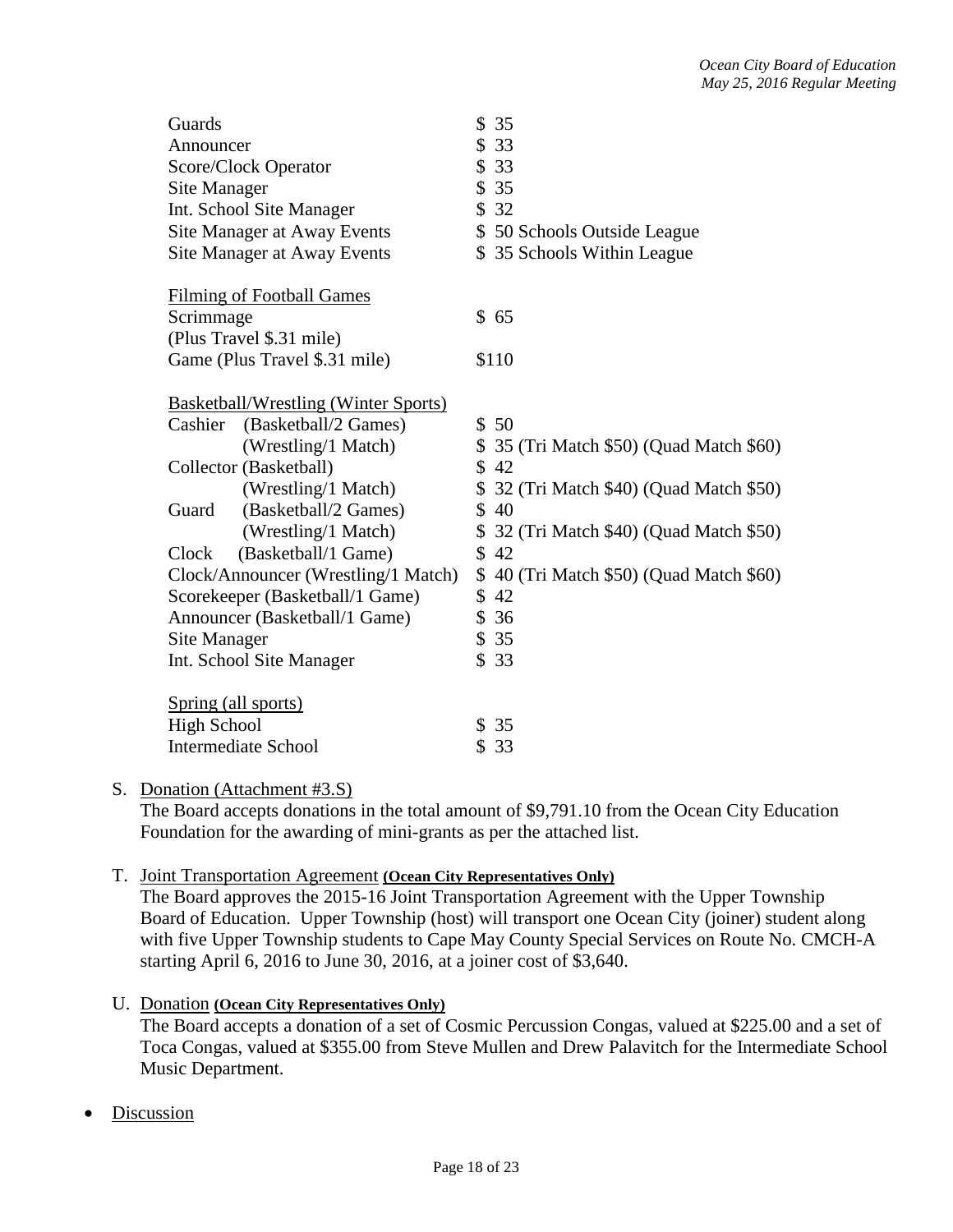- **4. Personnel** (All motions are upon Superintendent's recommendation:)
	- A. Substitute roll call vote The Board approves the following criminal history approved/HIB trained substitutes for the 2015-16 school year: Paul Dalnoky - substitute teacher Lillian Gaskill - substitute teacher and substitute special education aide
	- B. Leave of Absence District Supportive Staff (Attachment #4.B) roll call vote The Board approves employee #2669, a paid leave of absence, effective May 2, 2016 through June 2, 2016, and an unpaid FMLA leave of absence, effective June 3, 2016 through June 17, 2016.
	- C. Revised Leave of Absence High School Certificated Staff (Attachment #4.C) roll call vote The Board approves employee #0750, a revised paid leave of absence effective April 13, 2016 through May 31, 2016, returning on June 1, 2016.
	- D. Resignation High School Certificated Staff roll call vote The Board accepts the resignation of Lydia Sheldon, High School Teacher of English, effective as of July 1, 2016.
	- E. District Summer Craftsman Help roll call vote The Board approves William Nickles, as the substitute summer craftsman, effective June 27, 2016 through August 31, 2016, at \$17 per hour, not to exceed 250 hours.
	- F. High School Extended School Year Aides and Stipends roll call vote The Board approves the following High School 2016 extended school year aides at a stipend of \$15 per hour, for 20 sessions (actual number of hours based on student enrollment): Franklin Butterick Donna Omrod
	- G. High School Extended School Year Aides and Stipends roll call vote The Board approves Jennifer Kramm-Rowe, High School 2016 extended school year aide for the resources 1:1 program, effective June 20, 2016 through August 26, 2016, at a stipend of \$15 per hour, total program not to exceed 250 hours.
	- H. Homebound Instructors roll call vote The Board approves the School District's certificated staff and substitute certificated teachers as homebound instructors, based on their availability and on an as needed basis, for summer 2016 and the 2016-17 school year, at a rate of \$30 per hour.
	- I. Resignation High School Coach roll call vote The Board accepts the resignation of Michael Cappelletti, High School assistant football coach for the fall 2016 season.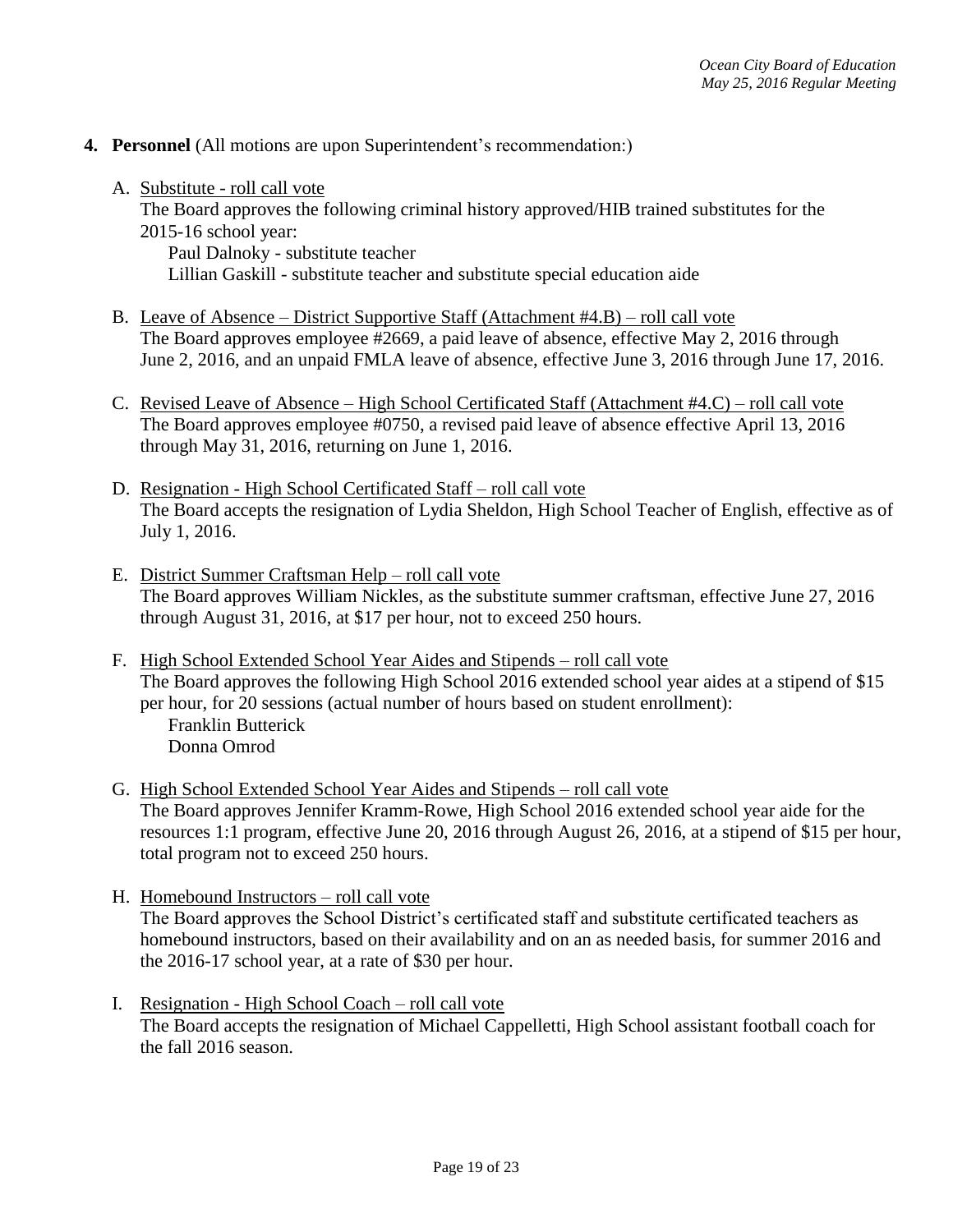- J. High School Co-Curricular Sponsors and Stipends (Attachment #4.J) roll call vote The Board approves the attached High School co-curricular sponsors and stipends for the 2016-17 school year.
- K. High School Team Leaders (Attachment #4.K) roll call vote The Board approves the attached High School team leaders for the 2016-17 school year.
- L. Extension Program Faculty roll call vote The Board approves the following High School faculty assigned to the Extension Program for the 2016-17 school year:

Margaret Corcoran Teacher-In-Charge Eric Grimley Teacher

- M. High School Senior Scholarship Program Coordinator and Stipend roll call vote The Board approves Eileen Rocks, High School senior scholarship program coordinator for the 2016-17 school year, at a stipend of \$1,000.
- N. High School Academic Awards Program Coordinator and Stipend roll call vote The Board approves Kathryn Sykes, High School academic awards program coordinator for the 2016-17 school year, at a stipend of \$600.
- O. High School Graduation Program Coordinator and Stipend roll call vote The Board approves Kathryn Sykes, High School graduation program coordinator for the 2016-17 school year, at a stipend of \$200.
- P. High School Internship Placement roll call vote The Board approves the following High School internship placement for the 2016-17 school year: Rowan University Name: Amelia-Rae Dennis Placement: Tobi Oves, High School Guidance Counselor (College & Career)
- Q. Leave Replacement Intermediate School Supportive Staff roll call vote **(Ocean City Representatives Only)**

The Board approves Sean Silverman, Intermediate School leave replacement custodian, effective June 1, 2016 through June 30, 2016, at a salary of, step 1, \$37,191 (pro-rated), and July 1, 2016 through on or before August 12, 2016, at a salary of step 1, \$37,441 (pro-rated).

R. Intermediate and Primary Schools' Extended School Year Aide and Stipend – roll call vote **(Ocean City Representatives Only)**

The Board approves Therese Hudson, Intermediate and Primary Schools' 2016 extended school year aide, at a stipend of \$15 per hour, for 20 sessions (actual number of hours based on student enrollment).

S. Intermediate School Academic Awards Program Coordinator and Stipend – roll call vote **(Ocean City Representatives Only)**

The Board approves Michele Dubs, Intermediate School academic awards program coordinator for the 2016-17 school year, at a stipend of \$600.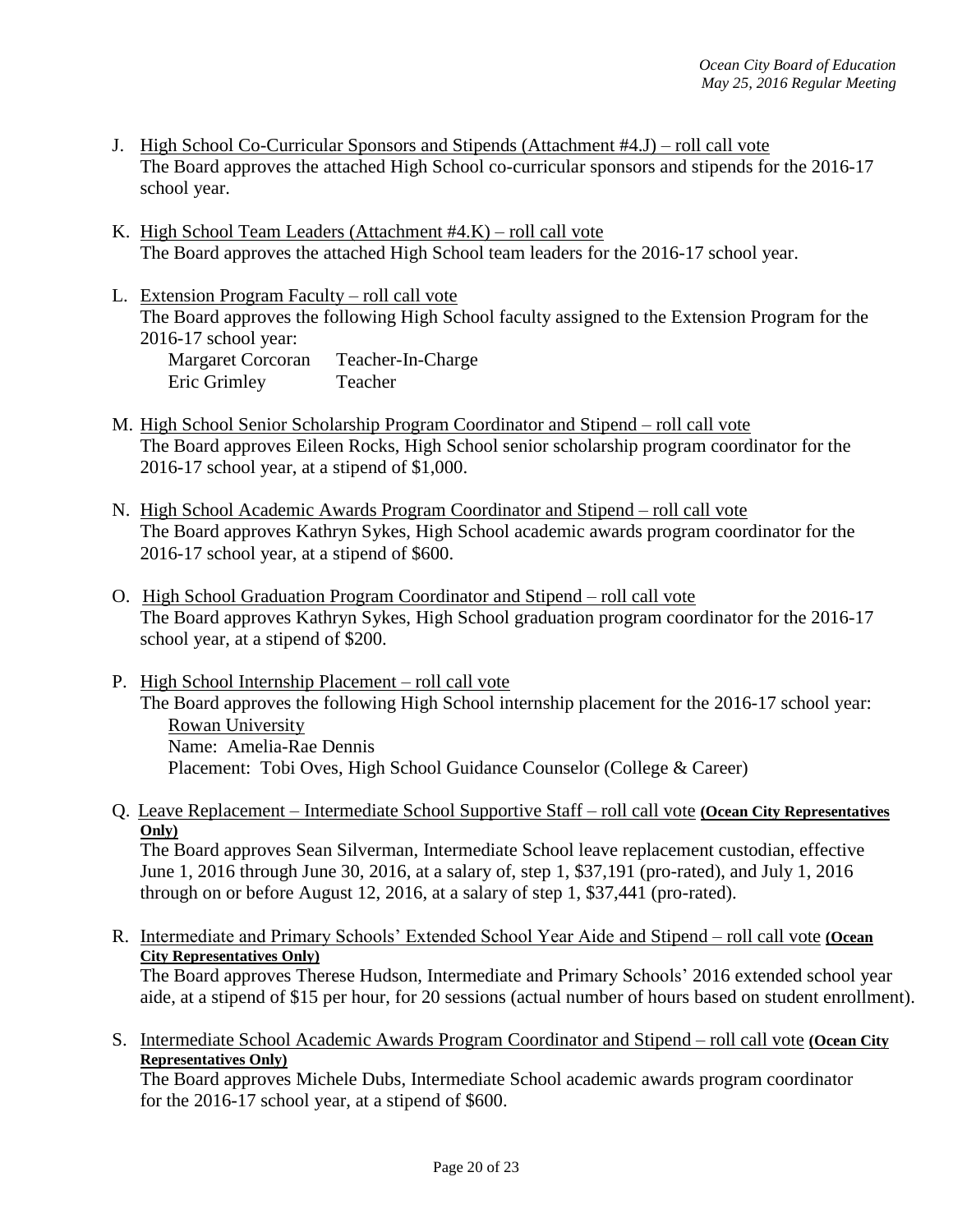T. Leave of Absence – Intermediate School Certificated Staff (Attachment #4.T) – roll call vote **(Ocean City Representatives Only)**

The Board approves employee #2230, a paid leave of absence, effective September 1, 2016 through September 23, 2016, and an unpaid FMLA/NJFLA leave of absence, effective September 26, 2016 through December 15, 2016, with an expected return date of December 16, 2016.

U. Intermediate School Internship Placement – roll call vote **(Ocean City Representatives Only)** The Board approves the following Intermediate School internship placement for the 2016-17 school year:

Rowan University Name: Kasey Simone Placement: Shannon Pruitt, Intermediate School Guidance Counselor

- **Discussion**
- Negotiations Committee Report Mr. Bauer, Chairperson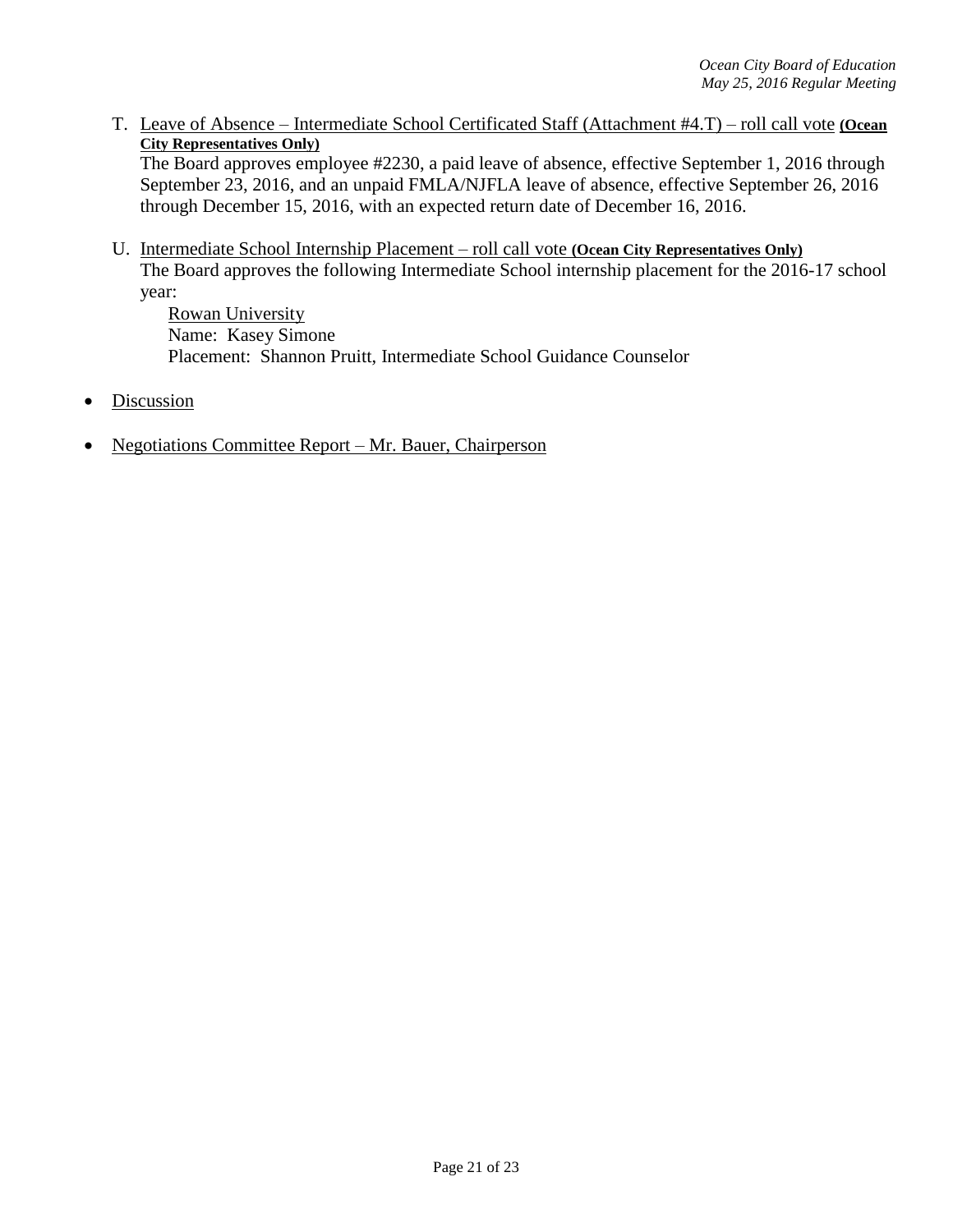# **5. Policy**

A. Policies –  $2^{nd}$  Reading (Attachment #5.A)

The Board approves the following replacements, additions and/or deletions to the Board Policy and/or Regulation Manuals.

- Revised Policies
	- 5310 Health Services
	- 8462 Reporting Potentially Missing or Abused Children
- Revised Regulation 8462 Reporting Potentially Missing or Abused Children
- B. Policies  $1^{st}$  Reading (Attachment #5.B) The Board approves the following replacements, additions and/or deletions to the Board Policy and/or Regulation Manuals.
	- Revised Policies
		- 3431.1 Family Medical Leave Teaching Staff Members
		- 4431.1 Family Medical Leave Support Staff Members
		- 5111 Eligibility of Resident/Nonresident Students
- C. Bylaw  $2^{nd}$  Reading (Attachment #5.C)

The Board approves the following replacements, additions and/or to the Board Bylaws.

• New Bylaw

0168 Recording of Board Meetings

- **Discussion**
- Policy Committee Report Mrs. Prettyman, Chairperson